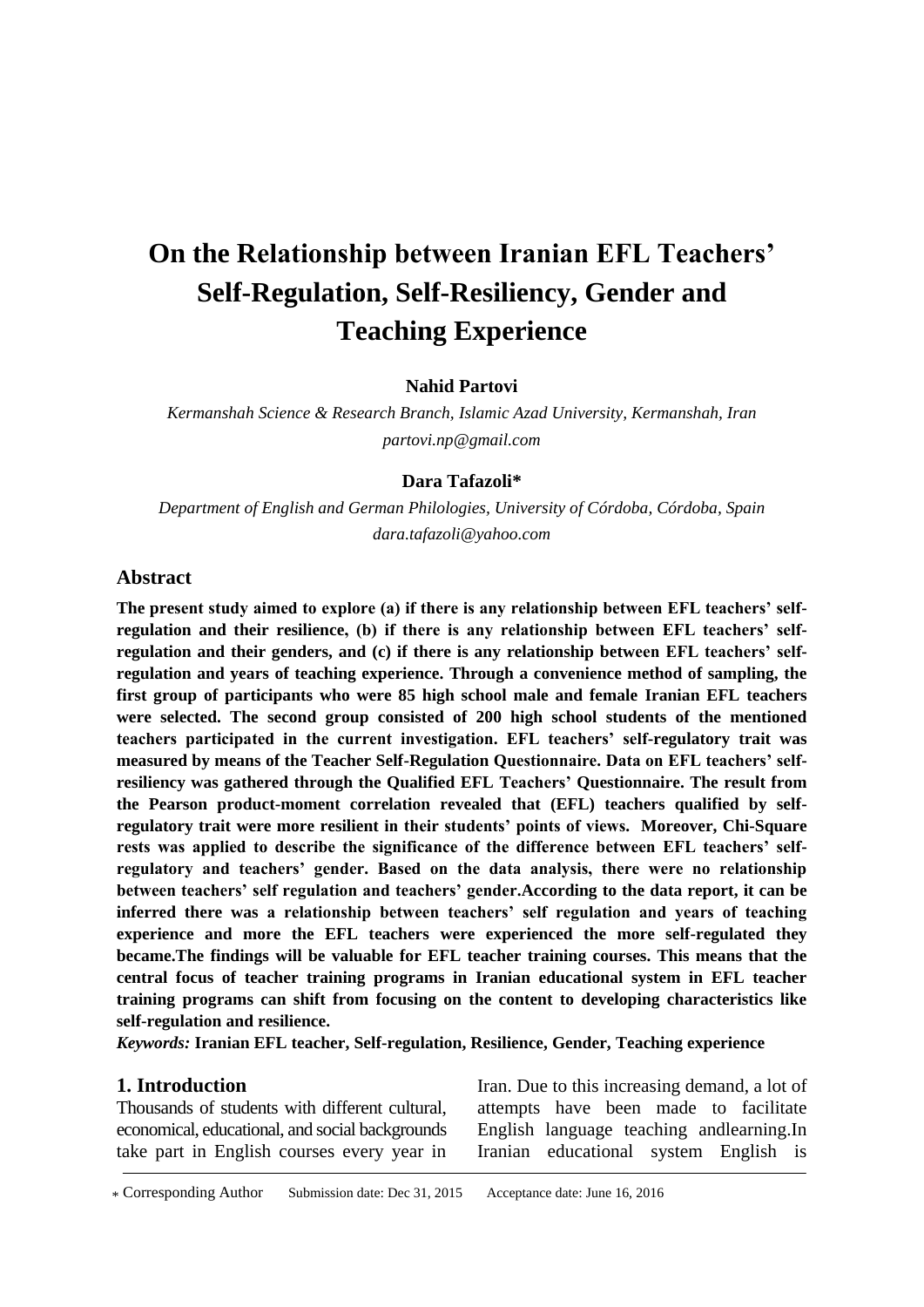considered as foreign language and there are a lot of complexities surrounding teaching English in Iranian EFL context and many factors contribute to this process such as appropriate materials, teaching methodology, teachers' effectiveness, and teaching-learning atmosphere. One of the most important factors in teaching and learning process is teacher's effectiveness. Suwandee (1995) believes that effective teaching builds a connection between teachers and students and what students learn mostly depends on the teachers' faith in their jobs. In addition, teachers' effectiveness has a great impact on students' language learning; therefore, teachers need the capability beyond just presenting material at course book level.Meanwhile, the quality of education highly depends on harmonious relationshipbetween students and teachers. Hence the teachers have the most profound influence on students' achievement. In addition, changes in educational system require new roles adopted by teachers so it seems illogical to expect effective educational processes andproducts unless the teachers are qualified enough (Sahan, 2009).

Foreign language learning in Iranian EFL context mainly takes place in formalinstitutional classroom settings at schools or private language institutes and the crucial role of EFL teachers is known to educators, researchers and EFL teachers in both contexts. Based on current Iranian educational system and principals, content knowledge and university degree are considered as the most crucial factors required for teaching English language at schools. Unfortunately, not much attention has been paid to effective teaching which is highly influenced by the EFL teachers' cognitive, affective factors and qualifications in teaching and learning process in Iranian EFL context and educational system particularly in Rasht, a city in north of Iran.

This seems far way to the recent research that has been done on the characteristics of successful EFL teachers. They specifically incorporated various affective, cognitive and social characteristics to define and evaluate effective teaching. For instance, studies in the field of education revealed that emotional intelligence, self-efficacy, self-regulation and critical thinking (Ghanizadeh, & Moafian, 2011) have been considered as crucial factors in effective teaching.English teachers working at private institutes are supposed to be more updated and well-equipped themselves with qualifications which are necessary for effective teaching. To get their teachers updated, private institutes try to provide opportunities for their teachers to have regular monitoring and regulating their actions and thoughts via teacher training courses and workshops. Accordingly, the teachers can share their ideas and experiences while getting familiar with new trends, findings and research in this field. This gap between English teaching process in private institutes and schools makes a great difference in outcome.Unfortunately, least attention is paid to the EFL school teachers' effectiveness in teaching and learning process in educational system except content knowledge and university degree for teaching English at schools; therefore, most of EFL school teachers' potentiality to intervene in effective teaching remains inactive.

There is an essence to have a more unified, goal oriented, updated and vividdescription in terms of EFL school teachers' qualifications, cognitive and affective factors influencing their jobs in order to have more qualified EFL teachers to increase effective teaching to facilitate language teaching in Iranian educational system. To do this, pre-service and inservice EFL teacher training courses can have a great impact on teachers' success. They can put emphasis on characteristics of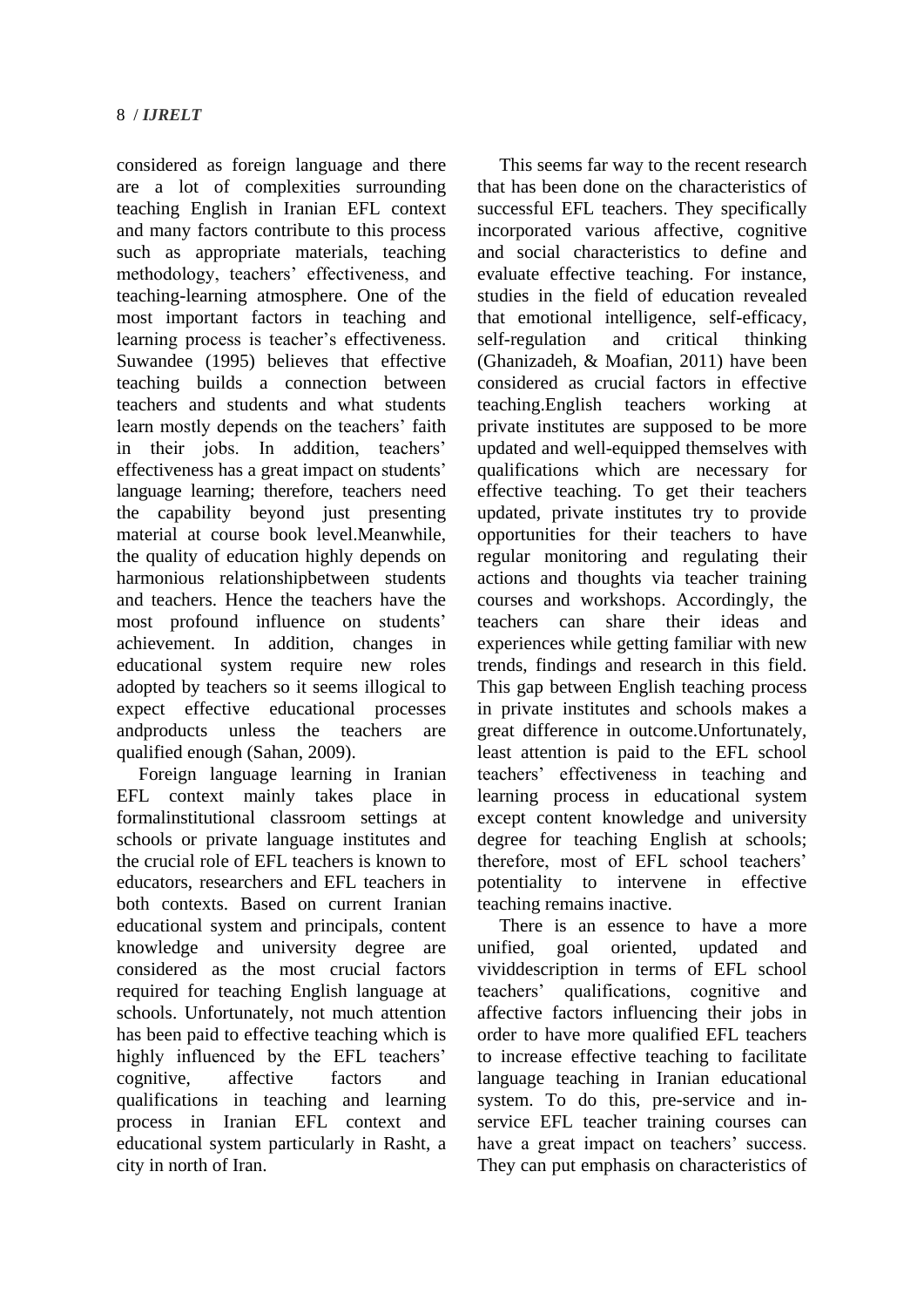qualified teachers and make EFL teachers more unified by focusing on cognitive, metacognitive, and affective factors suchas self-regulatory and resiliency.

It goes without saying that Iranian educational system is teacher-oriented and teachers place great importance on teaching the content and asking students to cram materials in their heads. The main focus of the following study is on the traits which have impact on EFL teachers' performance in teaching process. This would also be a chance for students to express their expectations of a good and qualified English teacher as well.With such perspective, this study is significant for the following reasons: a. It is worth mentioning that in spite of the growing interest in investigating the characteristics of a qualified EFL school teacher and English teachers' self-regulatory trait, no studies have been done in this case specifically in Rasht, a city in north of Iran. b) To consider the purpose of professional development to train EFL school teachers who are qualified, goal directed, self regulated and observant on their own behavior to adjust and solve problems facing in teaching process, there is a need to well-equipped EFL schoolteachers with self-regulatory trait in order to enable them to control teaching and learning process more confidentially and act and react precisely up on any unexpected problems which at last leads to effective teaching. c) Noticing the crucial role of EFL school teachers in language learning process, this study attempts to take the result from both EFL school teachers and learners views in case of characteristics of qualified and selfregulated English teachers to give a fresh perspective and vivid description to improve EFL school teachers' skills and also take the advantage to provide useful information about the characteristics of qualified and self-regulated EFL school teachers in pre-service and in-service teacher training programs which is not beyond hope.The present study is an attempt to answer the following research questions:1. Is there any relationship between EFL teachers' self regulation and their resiliency? 2. Is there any relationship between EFL teachers' self regulation and their gender? 3. Is there any relationship between EFL teachers' self regulation and years of teaching experience?

### **2. Review of Literature** *2.1. Introduction*

Language teaching has been subjected to tremendous changes. The history of foreign language (FL) teaching can be traced back to different teaching methodologies. As learning is a lifelong process and it often takes place in a social context and it is also a highly individualized process, theories on language learning and teaching have changed and developed over many centuries and years and evolved from the fields of psychology, cognitive psychology, and linguistics which focusing on these fields (Jeremey,1997). Whether one agrees with all previous language learning and teaching theories as a FL methodology or not, the important implication in a course of English as FL is that students learn and acquire language without even being aware of the existence of some more crucial elements rather than learning theories. As studying different language and teaching theories and methodologies in line with linguistic knowledge are necessary to become a language teacher, other factors such as teachers' qualifications has a great direct and indirect impact on students' learning process (Jeremey, 1997).

In other words, as teachers may apply the different theories of learning and teaching methodologies, they need to keep awareness that language teachers have key roles in all teaching methods and generally in teaching and learning process. Teaching is a complex process and is cognitively and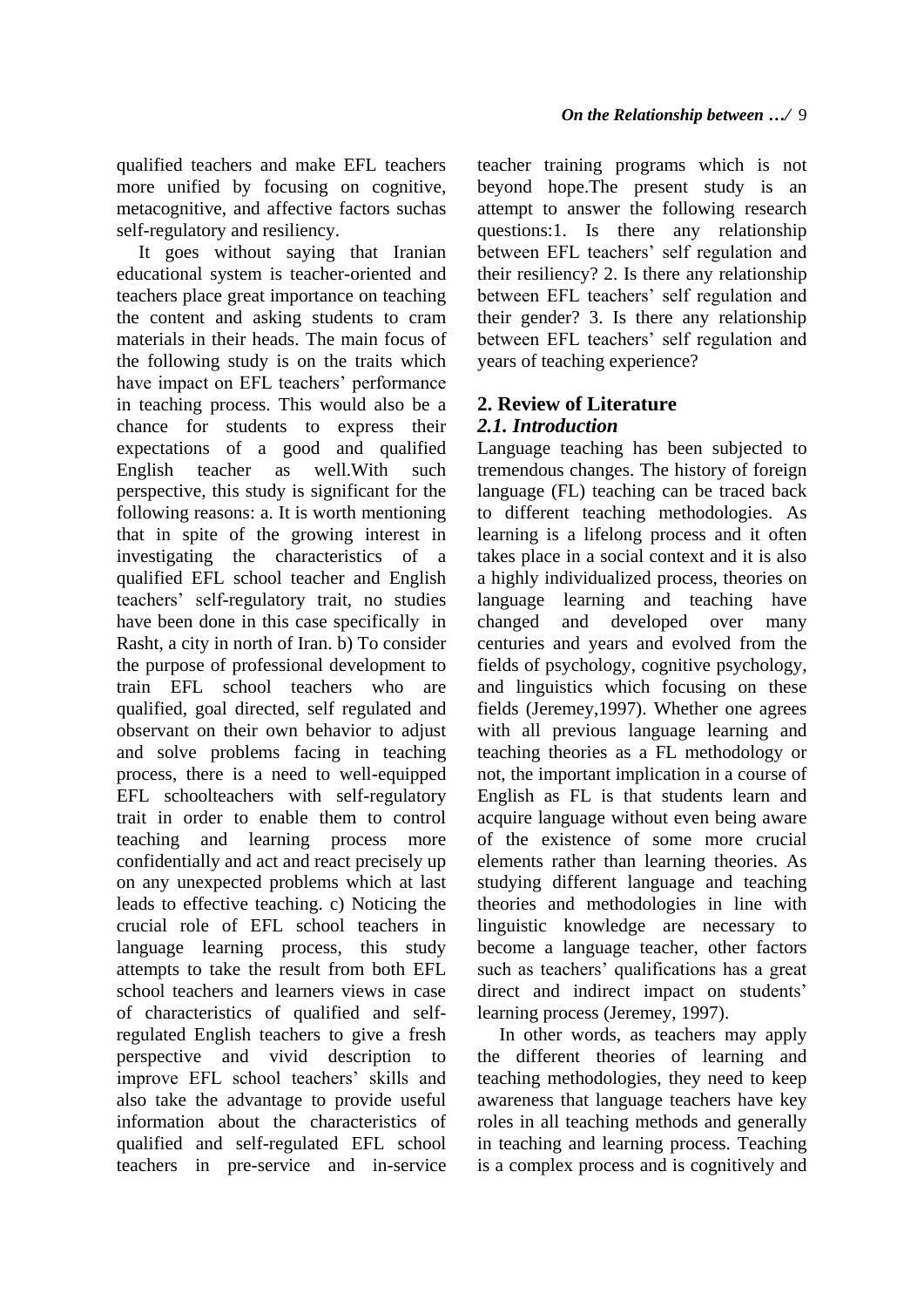emotionally demanding. A qualified language teacher attempts to enrich their linguistic knowledge, cognitive, affective and emotional dispositions to take better actions in response to the demands of their external world like class, students and teaching process (Gibson & Dembo, 1984).

### *2.2. Self-Regulation*

### **2.2.1 Nature of self-regulation**

One of the most crucial skills developed in childhood is the ability to control aspectsof self. Lack of this ability may lead us to face greater difficulty accomplishing anything, despite experiencing good feeling about ourselves. It is clearly important to develop self-understanding and healthy self-esteem. Self-regulation is the ability to monitor and control our behavior, thoughts, and emotion, altering them up on the demands of any specific situations. It includes the abilities that prevent us from rush job and quick reaction (Zimmerman, Bonner, & Kovach, 2002).Self regulation refers to a series of planned actions, self-generated thoughts, andfeelings which are led to the attainment of personal goals. This personal feature makes a distinction between people in which its presence and quality depends on one's beliefs and motivation (Zimmerman, Bonner, & Kovach, 2002).

Mature self-regulation needs various cognitive skills. These include being aware of the demands of any specific situation; regular monitoring of one's behavior, thoughts, and strategies; consideration of how successfully one can handle the situation; and the ability to apply appropriate behavior as needed to cope with the situation or to achieve a goal (Zimmerman, Bonner, & Kovach, 2002). Developing selfregulated behavior provides positive outcomes including betteracademic performance, problem-solving skills; more satisfying interactions with peers; higher levels of self-efficacy; and fewer behavior problems. (Howse, Lange, Farran, & Boyles, 2003)

### **2.2.2 Self-regulation theory**

Self-Regulation Theory is considered as a system which is related to conscious personal management. The theory consists of several stages. First, the individual intentionally monitors his or her behavior and evaluates whether this behavior leads him or her to the desired goal or not. If the desired outcome is not realized, he or she changes the behavior (Kanfer, 1970).The second approach is for the individual to understand the factors that influence his or her personal problem. There is a need to make a plan in order to solve the problem. The individual needs to precisely monitor the outcome to appraise the possible effects, reconsidering any necessary changes in the plan (Kanfer, 1970).

In social cognitive view, self-regulation is as an interaction of personal, behavioral, and environmental triadic processes. It involves behavioral skill in self-managing environmental events and also the tact of using this skill in appropriate and relevant contexts. Self regulation refers to a series of planned actions, self-generated thoughts, and feelings which are led to the attainment of personal goals. This personal feature makes a distinction between people in which its presence and quality depends on one's beliefs and motives (Bandura, 1986).In social cognitive theory human behavior is extensively motivated and regulated by the regular exercise of selfinfluence. Self regulative mechanism operates through three main principals including self-monitoring of one's behavior, its factors, and its effects: individual's personal judgment of their behavior in relation to personal standards, surroundings and environment; and affective self-reaction. Self-regulation also embraces the self-efficacy mechanism in that it plays a crucial role in exercise of personal agency by its strongimpact on thought, affect, motivation, and action (Bandura, 1986).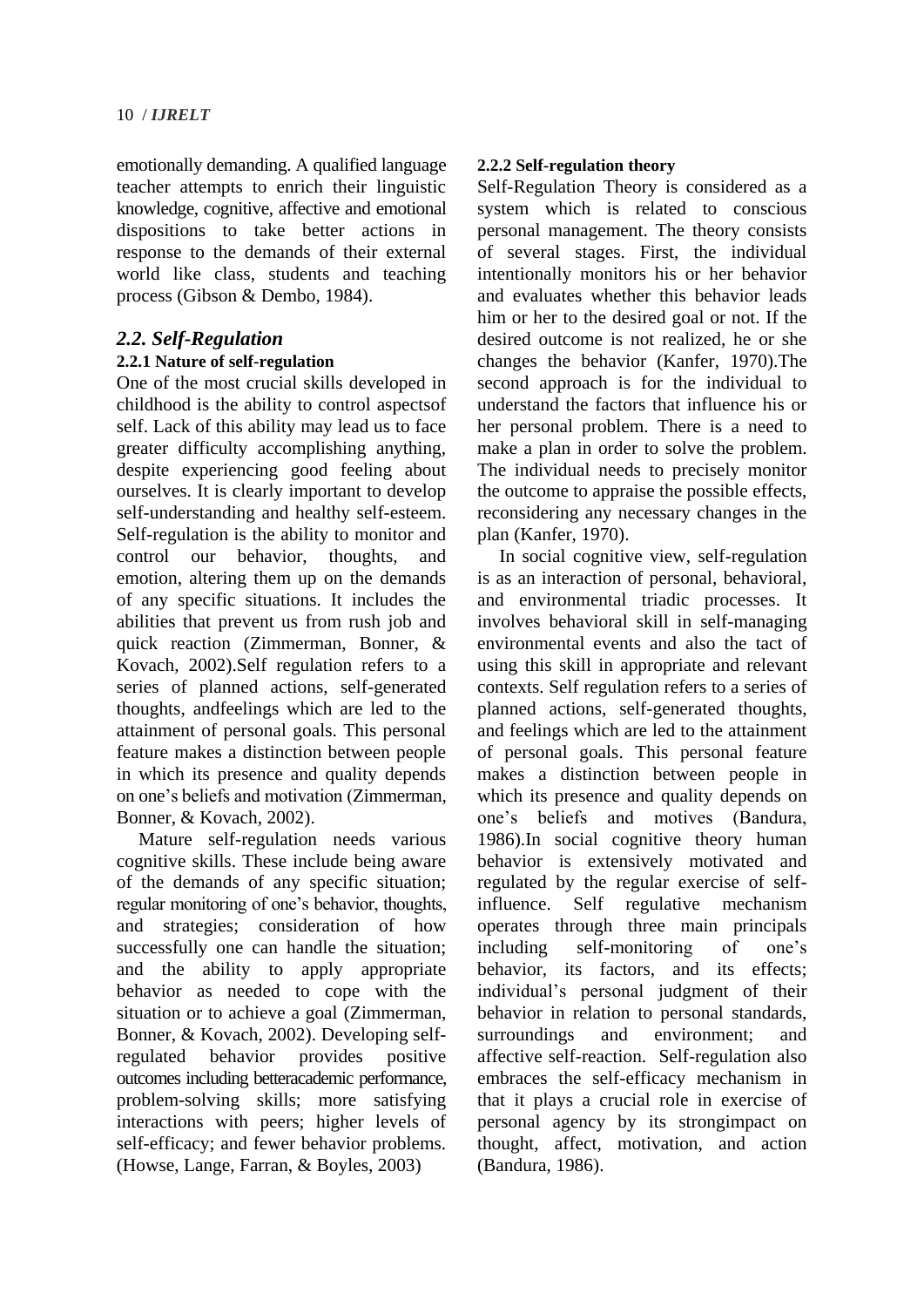### **2.2.3 Phases of self-regulation**

Self regulatory processes in cognitive perspective fall into three cyclical phases: forethought, performance or volitional control, and self-reflection process (Schuank & Zimmerman, 2007). Forethought phase refers to analyzing a task and being prepared to engage in the task then by setting a goal and appropriate strategies try to attain that goal. During the performance phase, learners tend to control and observe their performance and learning based on the strategies picked up in forethought phase. The ones who are not eager to engage in forethought phase seem not very likely to test the effectiveness of a range of strategies (Schuank & Zimmerman, 2007). And finally learners evaluate their findings, learning, and performance during the self-reflection phase. Zimmerman (2008) believes that proactive learners are those who set specific goals during the forethought phase and are actively able to evaluate their performance against their goals in this phase. However ones who do not have specific goals have to rely on social comparisons. (Zimmerman, 2008). As result the self-regulatory cycle does lead learners to make a sense of personal control that keep them motivated to learn on their owns (Zimmerman & Martinez-Pons, 1986).

The development of good self-regulatory trait usually involves the followings:*Selfobservation*: self-regulated individuals systematically monitor their own performance and keep records. *Self-judgment*: selfregulated ones systematically compare performance with a standard or goal (e.g., re-examining answers; rating answers in relation to answer sheet, another person's). *Self-reaction*: engage in personal processes (i.e., goal-setting; metacognativeplanning; behavioral outcomes); self-administering praise or criticism; rehearsing, memorizing; proximal goal-setting; structuring environment; asking for help (Zimmerman, et al., 2002, p.8).

### *2.2.3.1 Self-regulative strategies*

In order to master a skill learners need methods which are more appropriate for accomplishing the task. Self- regulative strategies are considered as purposive personal processes and actions which directed at acquiring or displaying skill (Zimmerman, 1990). The individual set of self-regulation strategies that are usually used by successful students fall into four categories: 1) cognitive / metacognitive regulation, 2) affective regulation, 3) behavioral regulation, 4) environmental regulation (Zimmerman & Campillo, 2003).

During the metacognativeand cognitive processes learners attempt to facilitate theacquisition of new skills and information then based on their prior knowledge and experience they set a specific goal and choose suitable strategies to accomplish that goal. Along with cognitive and metacognativeprocessing, affective regulation which focuses on perceptions of learners' motivational beliefs is considered as another important component of SRL. It means it intends to maintain positive emotional and motivational states and also the effectiveness of these factors on their learning and performance in SRL. Behavioral regulation concerns the changes and adoption in individual's behavior in various situations.When learners face a new learning context, they observe the changes to find out its possible effects and problems on their learning process and try to adapt their learning environment. These strategies involve seeking assistance and structuring of the physical study environment. The components of environmental regulation refer to individual's attempt to monitor and control contextual variables specially time management.

### *2.2.3.2 Self-regulated learning*

Self-regulation is an integrated learning process, consisting of the development of a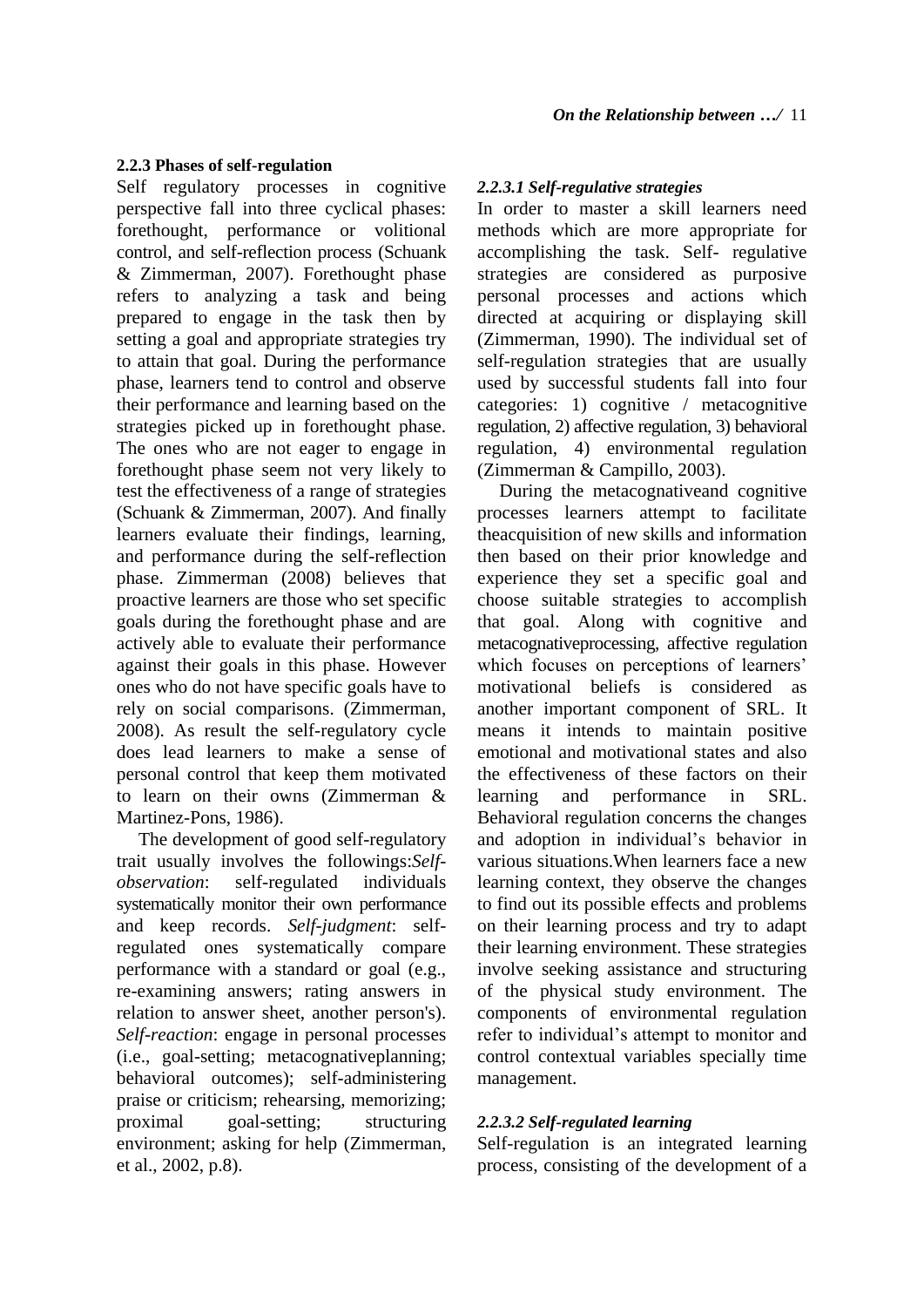set of constructive behaviors that affect one's learning. These processes are planned and adapted to support the pursuit of personal goals in changing learning environments. Students can be taught to become more self-regulated learners by acquiring specific strategies that are both successful for them and that enable them to increase their control over their own behavior and environment. Most researchers agree that the best learning occurs when someone carefully observes and considers his own behaviors and acts upon what he has learned. This means that students learn to decrease negative behaviors and increase positive behaviors.

Current research indicates that some students possess better self-regulated learning strategies than their peers. According to Zimmerman (1990), self-regulated learners possess several attributes as follows: Selfregulated learners are aware whether they know a fact or possess a skill not. Unlike their passive ones, self-regulated students proactively search for information when needed and take the necessary steps to master it. When they face obstacles such as poor study conditions, confusing teachers, or abstruse textbooks, they finally find a way to succeed. In self-regulated individual's point of view acquisition is a systematic and controlled process in which they accept greater responsibility for their achievement outcomes.

According to Zimmerman (1990), selfregulated learning involves the regulation of three general aspects of academic learning. First: self-regulation of behavior involves the active control of various resources which are available to them, such as time, study environment, and their classmates to help them. Second: selfregulation of motivation and affect involves controlling and changing motivational beliefs such as self-efficacy and goal orientation, so that students can adapt to the demands of a course. Third and finally, self-regulation of cognition involves the control of various cognitive strategies for learning, such as the use of deep processing strategies that result in better learning and performance than students showed previously.

Many researchers have agreed with the importance of self-regulated learning for students at all academic levels and selfregulation can be taught, learned and controlled. In Zimmerman's studies, successful students report that the use of self-regulated learning strategies accounted for most of their success in school (Zimmerman, 1990).

### **2.2.4 Self-regulated teachers**

One of the underlying assumptions of many researches in self-regulation has been on understanding the notion of teachers' selfregulation because teaching requires problem solving and invention. Beyond the theory of teaching, teachers sometimes face complex problems and challenges that need the capacity and skills to deal with the difficult problems of the real world. Successful teachers must have a clear and deep understanding of their beliefs, practices, cognitive and motivational principles of learning and teaching in order to be a model of self-regulated learning for their students (Schon, 1987).A self-regulated teacher can assist and train their students to become a self-observer and self-evaluate their effectiveness. They are taught how to set goals and use appropriate learning strategies, and self monitor change to accomplish a task successfully (Zimmerman & Martinez-Pons, 1986).

In domain of education, self-regulatory skills have been considered in association with students' achievement and their motivation (Schunk& Zimmerman, 2007). Pettis (1997) stated that self- regulation leads both students and teachers to become more independent, competent and motivated. As Kanfer (1970) believed that self-regulated teachers can lead students towards self-directed practice and provide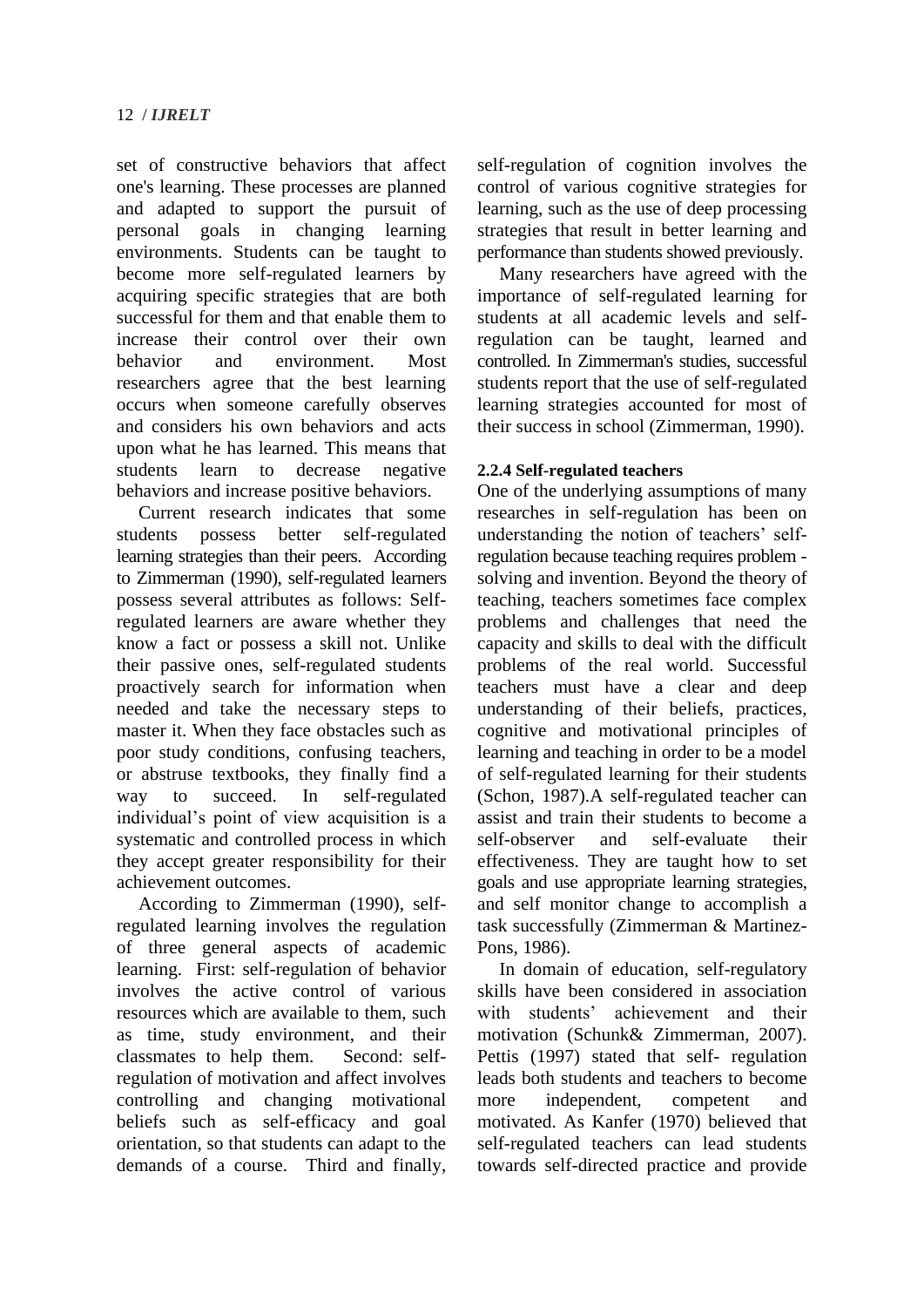effective lesson plans.Considering the complexity of the individual and the social aspects of teaching roles, highly selfregulated teachers seem to successfully achieve teaching effectiveness. From a social cognitive perspective, effective teachers are self-regulated ones who activate their thoughts to successfully accomplish their desired tasks by taking appropriate actions (Randi, 2004). Moreover, Dembo (2001) argued that language teachers need some qualifications such as self-regulatory factors rather than just content area knowledge. They need to monitor their beliefs and thoughts, keep themselves motivated and being well-equipped with self-regulatory factors in line with teaching and learning process.

### **2.2.5 Self-regulation in EFL context**

In line with teaching methodology the role of EFL teachers considered as an essence in language classes. In 1980s, interests in selfregulation mainly appeared in social psychology and personality journals. This new trend continued up to 1990s that various aspects of self-regulation including self-regulatory learning, self control, and self management broadened specially in educational, health psychology, and clinical journals. Self-regulation is considered relevant to science of mind and human behavior. Perhaps self-regulation is the most important quality of human being. Developing regulatory skills, its various subcomponents, and its function has always been a main subject of social cognitive theory and research (Zimmerman, et al., 2002).

In the domain of L2 context especially language classes where language teachers are mostly in center of attention, observation, and evaluation by school principals, parents, students, and even other colleagues they need to monitor, refresh, and regulate their thoughts and actions time to time and this makes equipping language teachers with abilities associated with self-regulation strategies (Ghonsooly & Ghanizadeh, 2011).

In Iranian EFL contexts research on teachers' self-regulatory revealed that EFL teachers who well-equipped themselves with self-regulatory skills will be evaluated more successful and teacher's selfregulation is a significant indicator of teacher's success.Along the same line of thought, EFL self-regulated teachers are able to teach self-regulatory skills to their students and can be a good model for their students (MonshiToussi, Boori, & Ghanizadeh, 2011). In addition, Ghonsooly and Ghanizadeh (2011) believed the more EFL teachers equip themselves with self-regulatory skills, the more capable they judge themselves in their teaching practice. Furthermore, developing EFL teachers' self- regulatory skills is linked to the enhancement of their success; therefore, there is a correlation between EFL teacher self-regulation and their sense of self-efficacy. It seems a true saying that teachers who lack selfregulatory skills would find it hard to deal with the activities or experiences that enhance the students' self-regulatory strategies (Ghonsooli & Ghanizadeh, 2011).

### *2.3. Resiliency*

### **2.3.1 Resilience theory**

Resiliency theory was explained as peoples' self-righting capacity which impels them to pursue wisdom, self-actualization, and altruism and to be in harmony with a spiritual source of strength (Richardson, 2002). This is the ability to successfully cope with the stressors rather than just to survive the adversity (Morris, 2002). Resilience theory was presented as three phases. The first phase was mainly about the identification of resilient qualities and characterized through phenomenological identification of developmental assets and protective factors. The resilience qualities such as self-esteem and self-efficacy help people to bounce back from adversity (Richardson, 2002). The second phase described resilience as a "disruptive and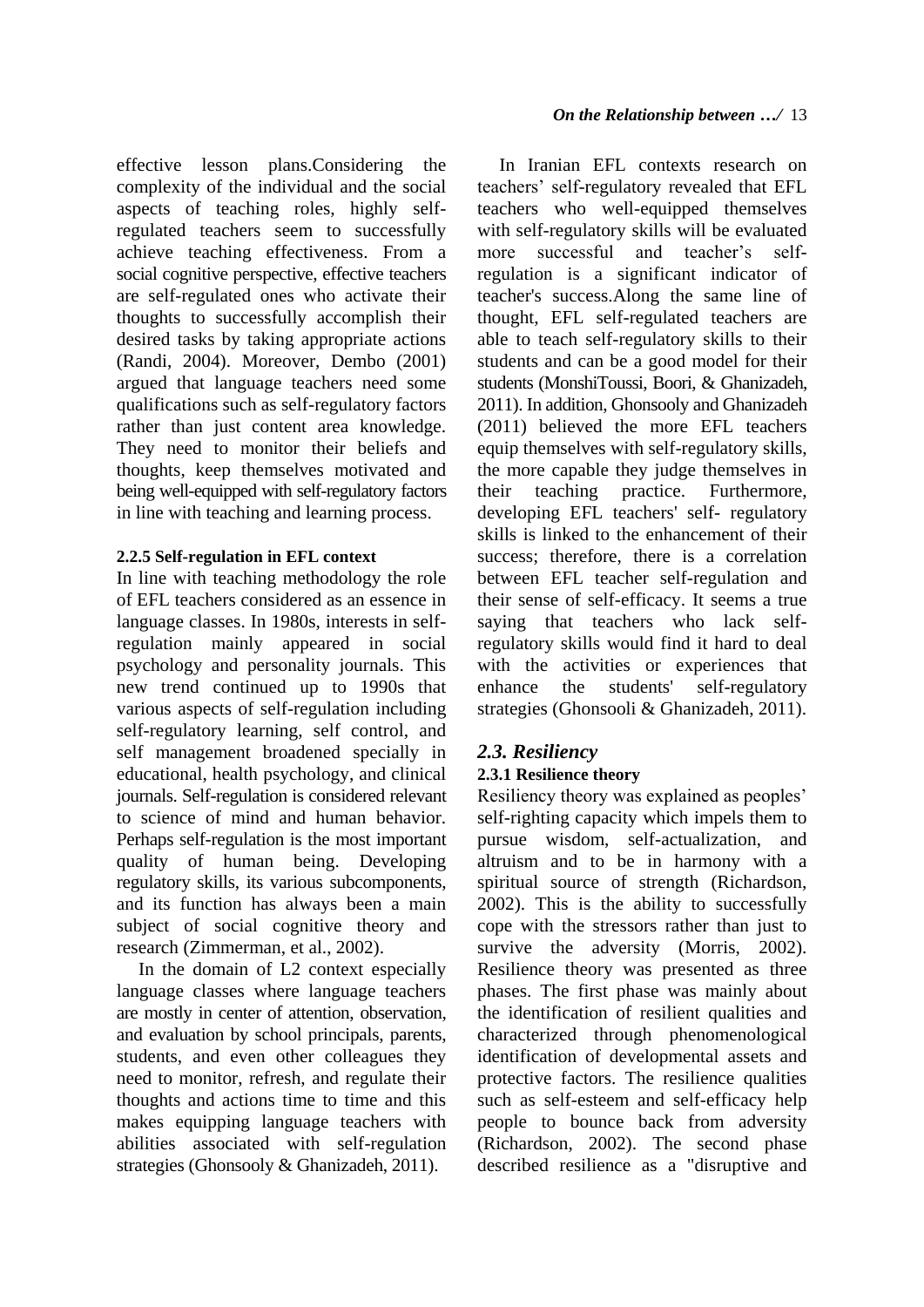reintegrative process for accessing resilient qualities" (Richardson, 2002 p.307). This phase focused on discovering the process of developing the identifying resilient qualities. This phase was called as a coping or adaptation process (Richardson, 2002). The third phase was the multidisciplinary perspective of resilience which is the force that makes one grow through hardships and emphasizes strengths over problems (Richardson, 2002).

#### **2.3.2 Resilience characteristics**

No one is protected from life knocks and difficulties. People feel vulnerable time to time but dealing with hardships is another matter. The good news is that people have an innate capacity to control adversity and lead to resilience. They are not extremely resilient or non-resilient it's all about the type and number of stressors that occur and their inner support and mechanisms to react upon them. Resilient people demonstrate various common characteristics associated with survival. Wolin and Wolin (1993) proposed seven internal characteristics of resilient people that were common in both children and adults under the stressful circumstances. The individuals' characteristics that developed internal resiliency were: initiative, independence, insight, relationship, humor, creativity, and morality. It was in line with other empirical studies of resilient children and of resilient adults (Bernard, 1991; Masten, Best & Garmezy, 1990; Werner & Smith, 1982).Initiative is the one's ability to take action (Wolin & Wolin, 1993). Both externally and internally resilient individuals are able to assess needs and deal with hardships (Silliman, 1998).This ability is a kind of reality testing and acquired by good cognitive abilities, and shows the part of reality that matters for survival. This ability enables resilient people to act effectively in hard time where others may be paralyzed (Vanderpol, 2002). Independency is the ability to act with autonomy. These people can make decisions and take action by their own without asking for approval from other people (Silliman, 1998).

Insight is the one's perception of what is wrong and why it is wrong (Wolin & Wolin, 1993). This is a protective factor for self-reflected and self-aware people when a problem occurs and arises the capacity for empathy in individuals that enables them to understand accurately what others think and feel (Silliman, 1998). The capacity for empathy enables the resilient individual to tolerate difficult and abusive situations without feeling victimized because they try to make a connection with others in the same situation (Vanderpol, 2002). Resilient individuals try to engage others rather than alienate them. They see problems as opportunities to strengthen relationships. Resilient individuals often possess the ability to feel secure with ones whom they trust, such as a favorite teacher (Vanderpol, 2002).

### **2.3.3 Resilience strategies**

It includes six consistent strategy themes such as bonding, boundaries, life skills, support, high expectations, and meaningful opportunities that show how individuals develop protective factors in different communities. The first three strategy themes emerged from the research of Hawkins, Catalano and Miller (1992). First, people increase bonding by increasing the connection with any one or any activity which builds strong bonds. Second, set appropriate boundaries. Developing the implementation of policies and procedures reminds the great importance of clarifying expectations of behavior. Third, teach life skills, including cooperation, healthy conflict resolution, resistance and assertiveness skills, communication skills, problem-solving and decision-making skills, and healthy stress management (Hawkins, Catalano & Miller, 1992). The other three strategy themes for building resilience are based on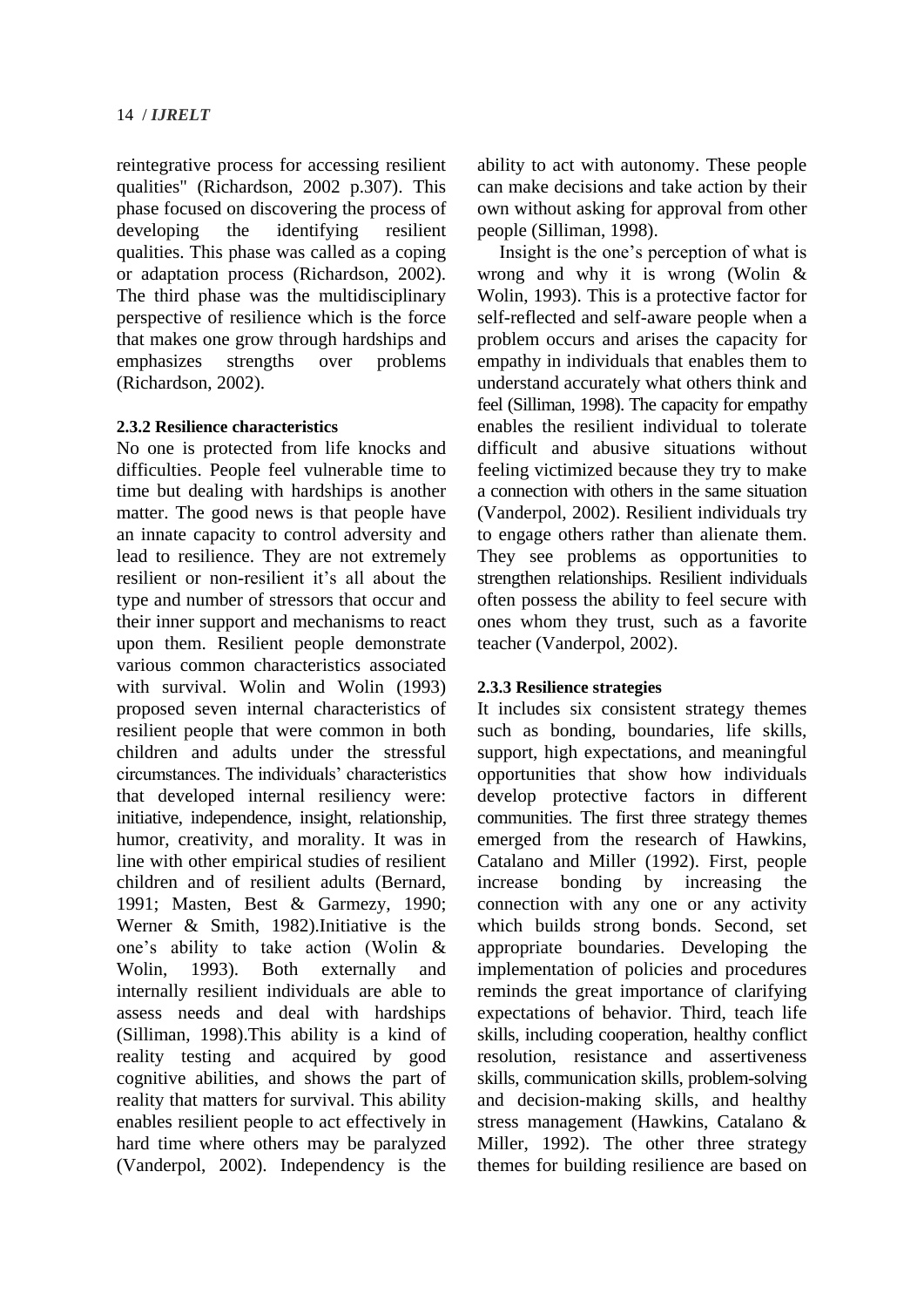Benard's (1991) research. The fifth element which is one of the most critical factors that promotes resiliency is providing caring support through unconditioned positive rewards. Sixth, provide opportunities for problem solving, decision making, planning, goal setting and helping others (Benard, 1991).

As a framework for making sense of the resiliency process, it seems great to have a useful model about the nature of resiliency and the power of choice. It helps to assert some control over the way one reacts towards disruptions and stressors in their lives and it also gives them the chance to accept that such life events are natural and inevitable in their lives and enable them foster the level of resiliency in themselves and skillfully make wise and right choices instead of putting time and much more energy to stop stress or stressors (Morris, 2002).

### **2.3.4 Resilient teachers**

It is widely reported that teaching is a stressful profession and teachers have high level of work-related stress (De Noble & McCormick, 2005). Resiliency is one of the crucial factors in teaching process and considered as an important attribute of a successful teacher who gently deals with the stressful demands of the profession (Howard & Johnson, 2004; Stoeber & Rennert, 2008). In general, Brown (1996) pointed out four elements of career resilience in his research. They are listed as self-confidence, the need for achievement, the willingness to take risks, and the ability to act independently and cooperatively, depending on the situation. In addition, Behaviors that demonstrate these elements include: easily adjusting to changes; taking initiative to do what is needed to achieve career goals; articulating one's ideas even when unpopular; seeking projects that would require learning new skills; and being innovative. He also mentioned that each organization has a significant role in providing an environment which helps

workers build career resilience. Brown (1996) further stated that the concept of career resilience is plausible to all workers at all levels and to all organizations including education.

Along with the aforementioned researches on career resilience, Kyriacou (2001) presented factors that contribute to enhancing teachers' resilience. They believed that resilient teachers build up the skills needed to deal with demands, they also change work practices and mainly avoid areas of vulnerability and taking advice. They make use of social support. Moreover, they adopt positive mental strategies and have out-ofschool interests. According to the literature, resiliency and the ability to bounce back from tough time and hardships can be learned. Since the resiliency is not a human's innate trait, but a process which occurs through the interaction between the individual and the environment (Maddi & Khoshaba, 2005), this would provide a good opportunity for educators and specifically teachers to take ownership of their behavior and reinforce and innate this trait to become more resilient.

## **3. Methodology**

### *3.1. Participants*

The population sample consisted of two groups, EFL school teachers and their students. The first population sample consisted of 85 Iranian EFL high school teachers, ranging from 27 to 52 years old and had academic certificate in English translation, literature, and teaching. The second population sample consisted of 200 high school students (students of the mentioned teachers) in Rasht, a city in north of Iran. They were both male and female, ranging from 15 to 17 years old and having from 3 to 5 years of English education at school. The total number of EFL male and female EFL school teachers in Rasht were 134 that 85 (59 female and 26 male) EFL school teachers were selected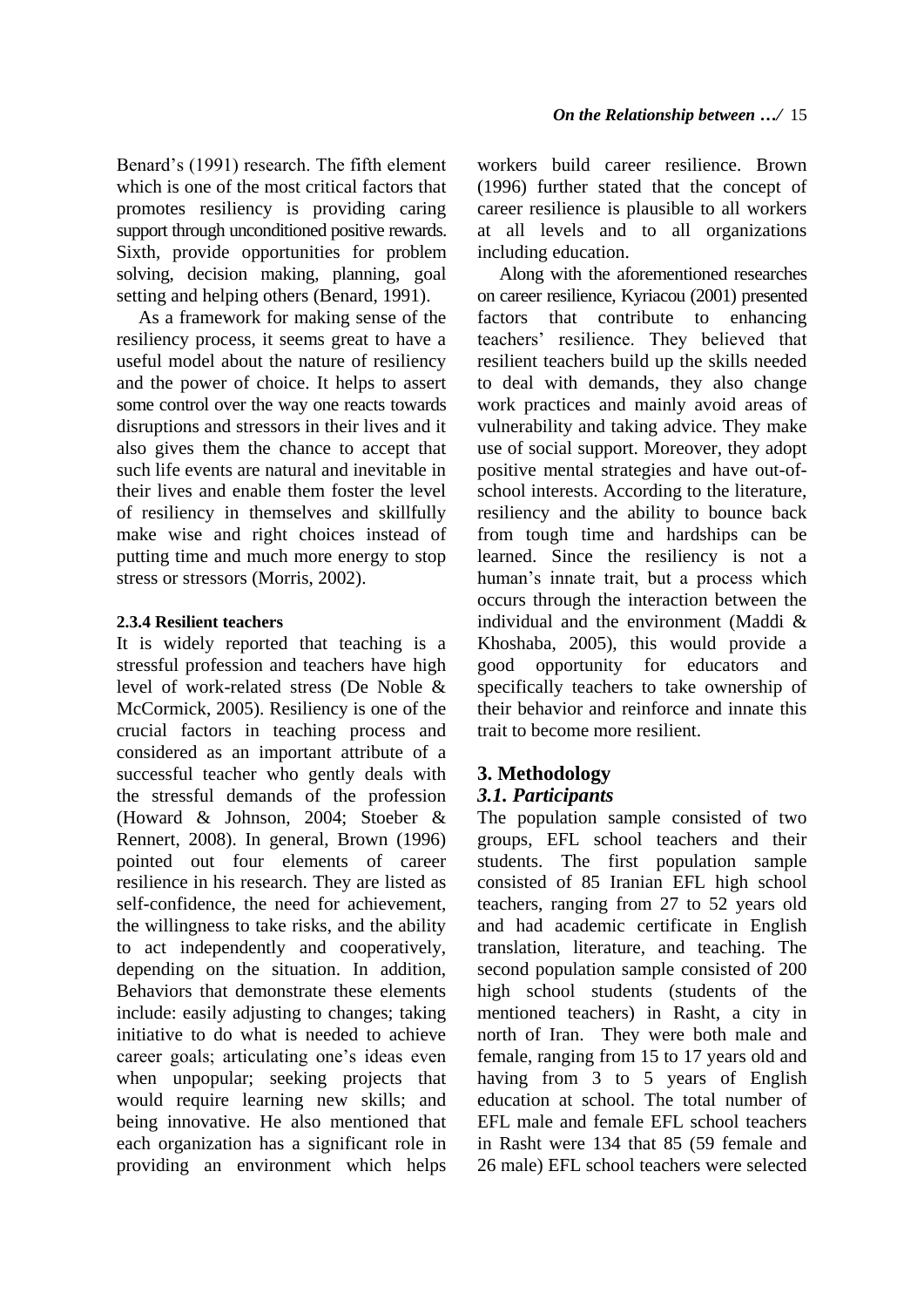through Cochran formula Stratified sampling. The second group of participant comprised 200 high school students consisting 112 females and 88 males (students of the mentioned teachers) was selected through Cochran formula Stratified sampling out of the total number of 46971 male and female high school students in Rasht, Iran.

### *3.2. Instrumentation*

### **3.2.1 Teacher self-regulation scale (TSRS)**

To assess teacher self-regulation, the 'Teacher Self-Regulation Scale (TSRS)', designed and validated by Yesim, et al. (2009) was used. It consisted of 41 items on a 4 point Likert scale ranged from 'strongly disagree' to 'strongly agree'. In this study, the total reliability of the scale, which is estimated via Cronbach's alpha, is reported as 0.90.

### **3.2.2 Qualities of successful Iranian EFL teachers' questionnaire**

To evaluate language teachers' performance and success in language teaching, the researcher employed Qualities of Successful Iranian EFL Teachers Questionnaire (QSIET) (Babai, Shishavan & Sadeghi, 2009). This questionnaire consisted of two sections, the first part was a Likert scale consisting of 46 items measuring the qualities of34 an effective English language teacher from the perspective of Iranian English language students and the second part consisted of open-ended questions which were mostly designed to elicit opinions of the participants in relation to particular aspects of effective English teacher.

To prevent subjective judgment on students' responses over open-ended questions, there was a need to revise the second part of this questionnaire. In this case; the openended questions were distributed among 6 EFL school teachers and 12 high school students then the written responses of these questions were checked and revised with the help of an expert in the field of statistic and research to develop some Likert items

about the components of resiliency, which concerned this study. The items were added to the questionnaire as well.

The new format of the questionnaire consisted of 39 Likert items on a 5 point ranged from Strongly Agree, Agree, Disagree, Strongly Disagree, and No Idea that evaluated English teacher's effectiveness and its components and self-efficacy. The students were asked to select the choice which best represented their reaction to the statement. The reliability of the new version of QSIET questionnaire was calculated to be 0.84 using Cronbach's Alpha.

### *3.3 Procedures*

The study is conducted in both female and male high schools in Rasht, Iran. The EFL teacherscompleted and delivered back to the researcher TSRS questionnaire. In order to save the class time, the questionnaire was translated in Persian and the teachers were given the option to answer the Persian version. Simultaneously the QSIT questionnaire was given to their students. It should be mentioned that by considering the proficiency level of participants the school students were provided with Persian version of the questionnaire. Through this questionnaire, the teachers' performances were evaluated by their students. In order to receive a reliable evaluation by the students, the purpose of completing thequestionnaire was explained by the researcher to make the students sure that their views would be kept confidential; besides, both teachers and learners' questionnaires were coded numerically and they were asked not to write any names on their questionnaires. Providing some demographic information such as, gender, age, teaching experience, years of studying English and major was essential for both teachers and students.

### *3.4 Data analysis*

The questionnaires administered among all participants were first coded for all relevant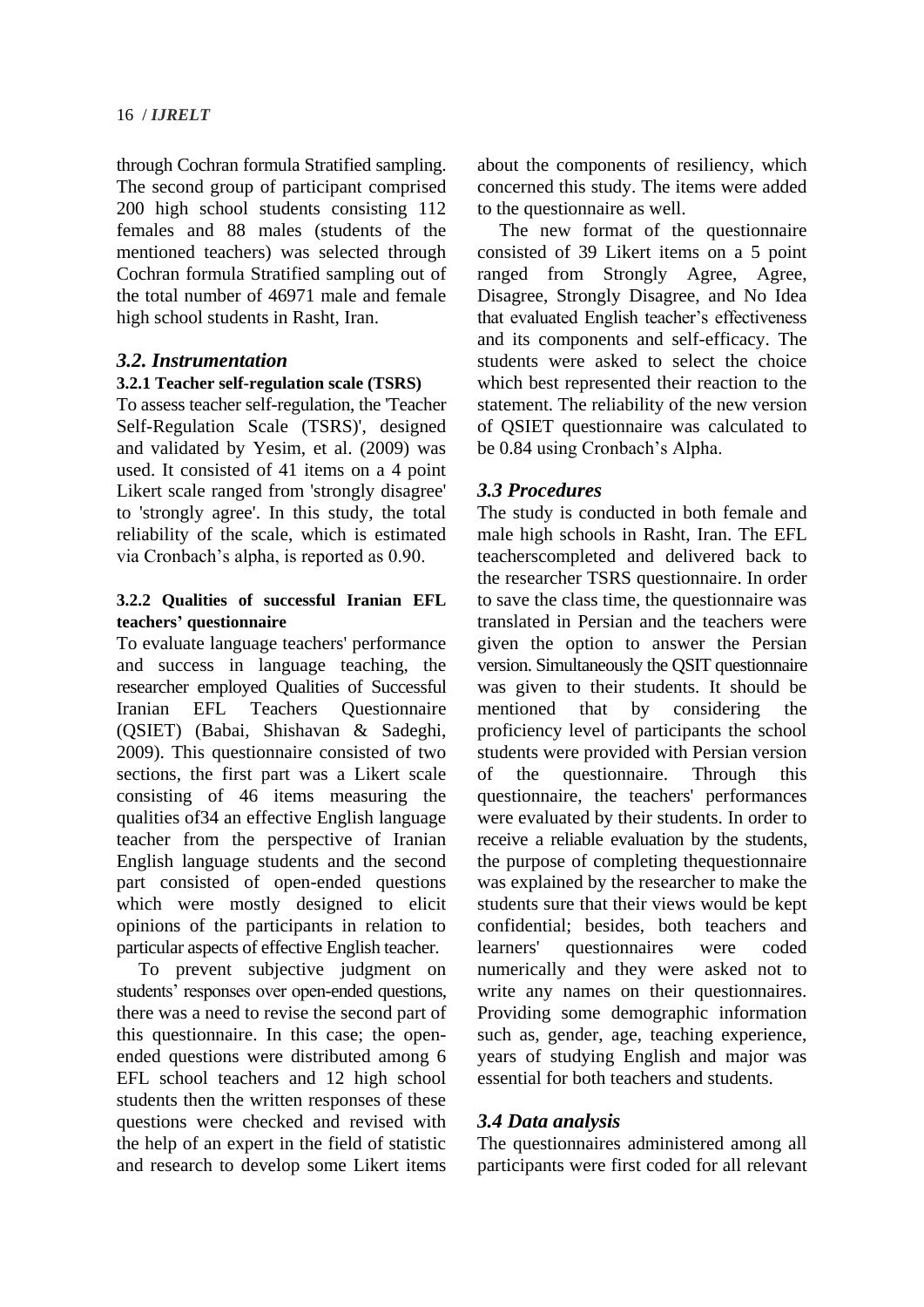variables. The TSRS questionnaire consisted of 41 items on a 4 point Likert scale ranged from 'strongly disagree' to 'strongly agree'. Scores on the 41 items were averaged by assigning numerical value to each Likert scale. The Likert scale 'highly agree' was awarded 4 points, 'agree' 3 points, 'disagree' 2 points, and 'highly disagree' was awarded 1 point. The total given point to each scale multiplied by 41, the total number of items, and the result came out as 164 highly self-regulated, 123 selfregulated, 82 moderately self-regulated, and 41 not self-regulated at all.

The QSIT questionnaire which consisted of 39 items on a 5 point Likert scale decoded by assigning 4points to the Likert scale 'strongly agree', 3 points to 'agree', 2' disagree',1'strongly disagree' and 0'No idea'. The total given point to each scale was multiplied by the number of items that measured the EFL teacher's special traits. To measure the EFL teacher's resiliency, the score 20 showed the highly resilient teacher, the score 15 assigned to resilient, 10 to moderately resilient, 5 to low resilient, and 0 assigned to not being resilient at all.

The statistical software SPSS 18 was used for all statistical analyses carried out in this study. To study the relationship between EFL teachers' self-regulatory and teachers' self-resiliency, a Pearson productmoment correlation was applied. To study the difference between EFL teachers' selfregulatory and their gender Chi-Square Tests was conducted and to obtain the relationship between EFL teachers' self-regulatory and their teaching experience a Pearson productmoment correlation was conducted.

### **4. Results**

The present study aimed to investigate: (a) The relationship between teachers' self regulation and teachers' resiliency, (b) The difference between teachers' self regulation and teachers' gender, and (c) The relationship between teachers' self regulation and years of teaching experience. The data were collected from the questionnaires on EFL teachers' self-regulatory trait and EFL teacher's qualification, based on the result an analysis and discussion were prepared by the researcher. Data collected from the abovementioned instruments were analyzed by the Statistical Package of the Social Sciences (SPSS 18) and through using Pearson product-moment correlation and Chi-Square Tests, the following results were achieved. The independent variable was the EFL teachers' resiliency, where the dependent variables were the EFL teachers' self-regulatory, gender and years of teaching experience

### *4.1 Descriptive Statistics for EFL Teachers' Self-Regulation*

As it was mentioned in chapter III, a selfregulatory questionnaire was conducted to determine whether the teacher is selfregulated or not. Figure 1 shows the frequency of self-regulated teachers.



#### **Figure 1.** *Distribution of EFL self-regulated teachers.*

As Table 1 shows, minimum and maximum scores obtained on self-regulatory questionnaire were 114 and 158 which suggests a mean of 134.6 and a mode of 134. The obtained variance equals 141.2 with a standard deviation of 1.4 from the mean.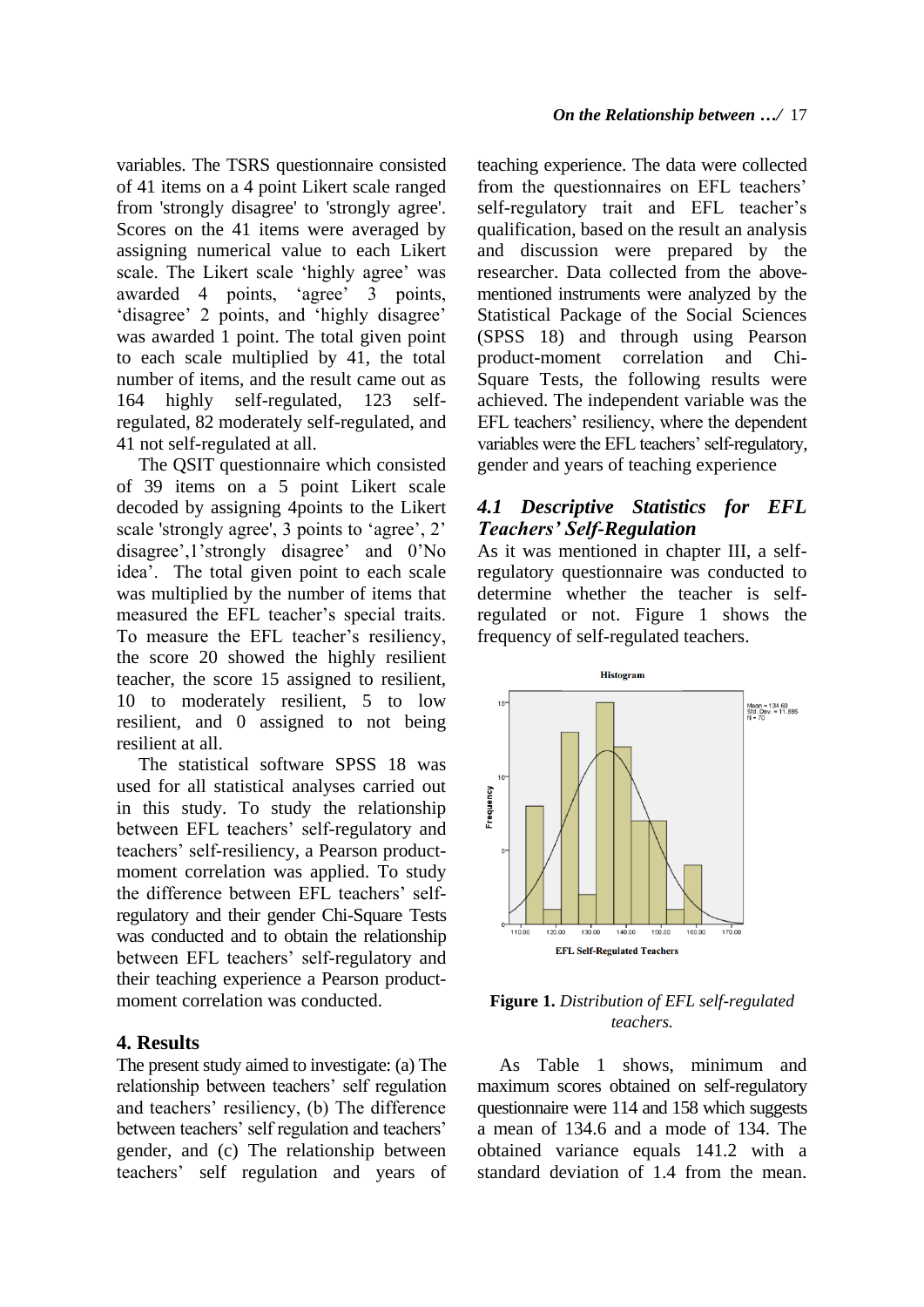|                    |          | N  | <b>Mean</b> | Std.<br><b>Deviation</b> | Mode   | <b>Median</b> | <b>Std. Error</b><br>of mean | Variance Min |     | <b>Max</b> |
|--------------------|----------|----|-------------|--------------------------|--------|---------------|------------------------------|--------------|-----|------------|
| Teachers'<br>Self- | regulato | 85 | 134.60      | 11.88520                 | 134.00 | 134.00        | 1.42055                      | 141.258      | 114 | -158       |

**Table 1.** *Statistical Descriptive Data of EFL Teachers' Self-Regulatory Trait*

Based on Table of 2,Frequency and Cumulative percentage the result shows that among total number of participants who were 85 EFL teachers, 21 teachers equal 24.7% were self-regulated and 64 teachers equal 75.3% were highly self-regulated.

**Table 2***. Frequency and Cumulative Percentage of EFL School Teachers' Self-regulation Trait*

|           | Frequency | Percent | Percen<br>Valid | Perc<br>ω |
|-----------|-----------|---------|-----------------|-----------|
| High      | 21        | 24.7    | 24.7            | 24.7      |
| Very high | 64        | 75.3    | 75.3            | 100.0     |
| Total     | 85        | 100.0   | 100.0           |           |



**Figure 2.** *Distribution of EFL self-regulated teachers*

### *4.2 Descriptive Statistics for EFL Teachers' Resiliency*

Based on Table 3, 17% of students that took part in this research reported their teachers to have a low resiliency trait, 84 students equal 42% considered their teachers highly resilient, and 82 students equal 41% reported their teachers having very high level of resiliency.

**Table 3.** *Statistical Descriptive Data of EFL Teachers' Resiliency*

|           | Frequency | Percent | Percent<br>Valid | Percen<br>ω |
|-----------|-----------|---------|------------------|-------------|
| Low       | 34        | 17.0    | 17.0             | 17.0        |
| High      | 84        | 42.0    | 42.0             | 59.0        |
| Very high | 82        | 41.0    | 41.0             | 100.0       |
| Total     | 200       | 100.0   | 100.0            |             |



**Figure3.** *Distribution of EFL teachers' resiliency*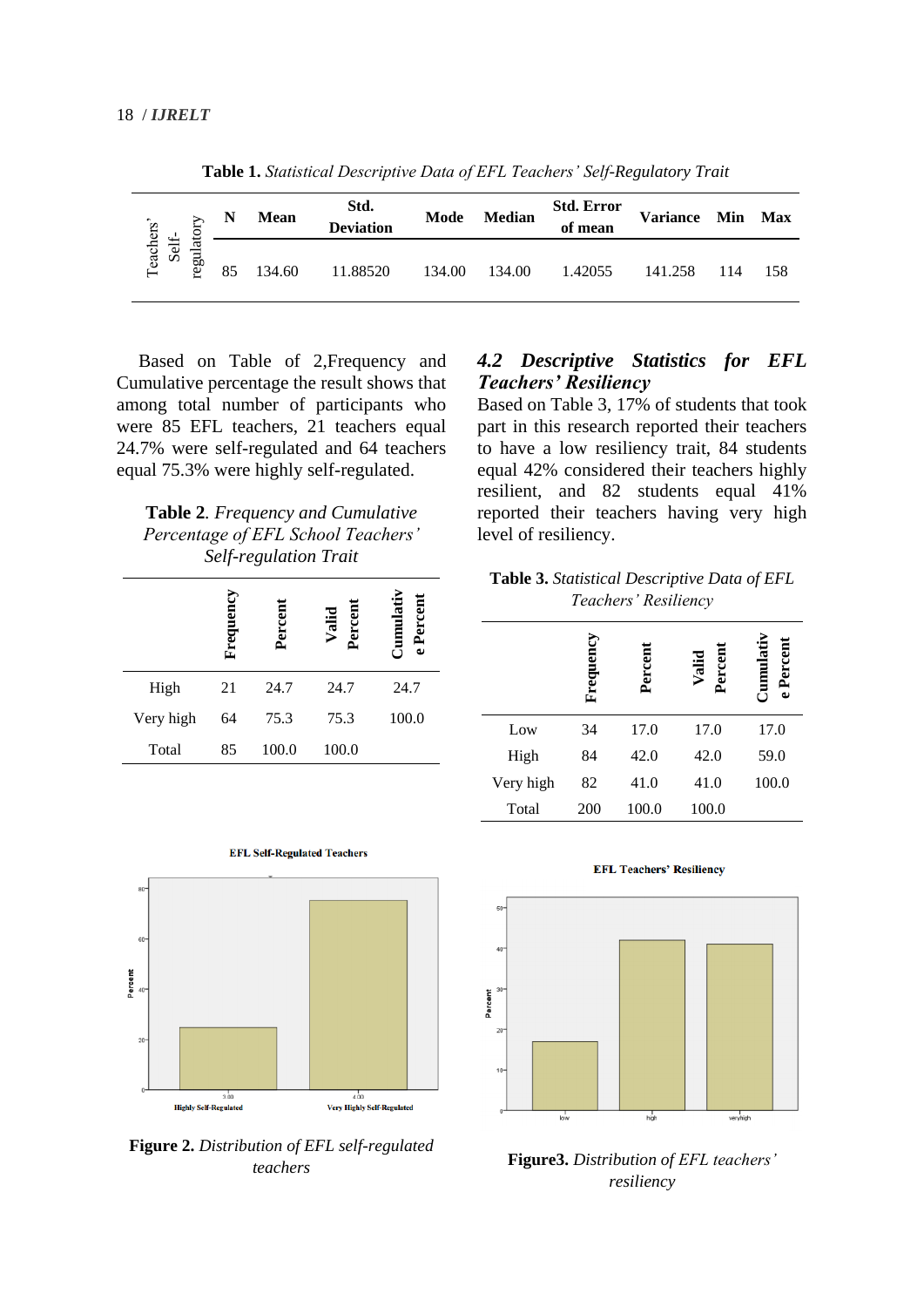### *4.3 Inferential Statistics for the First Hypothesis*

First hypothesis mainly focused on the relationship between EFL teachers' self regulation and their resiliency. Due to the nature of hypothesis which is correlational, the researchers collected the data from participants by means of TSRS and QSIT questionnaires. Due to the nature of the data, Pearson correlation coefficient was conducted. According to the findings, the level of significance was 0.95 and  $p$ -value <.05, the decision making principle is as follows:

The first hypothesis of this study states that: "There is no relationship between teachers' self-regulation and resiliency". Table 4 presents the related data and shows that there was a direct relationship between EFL teachers' self-regulation and teachers' resiliency  $(r=0.342, p=0.324)$  with a moderate and positive correlation. The first null hypothesis is rejected based on the result. It can be concluded that by increasing the level of teachers' self-regulatory, their level of resiliency will increase too.

| Table 4. Relation between EFL Teachers' Self- |  |
|-----------------------------------------------|--|
| regulatory and Teachers' Resiliency           |  |

|                     |                        | Regulatio | Resilienc |
|---------------------|------------------------|-----------|-----------|
|                     | Pearson<br>Correlation | 1         | 0.342     |
| Self-<br>regulation | $Sig(2-tailed)$        |           | 0.00      |
|                     | N                      | 200       | 200       |
|                     | Pearson<br>Correlation | 0.342     | 1         |
| Resiliency          | Sig (2-tailed)         | 0.00      |           |
|                     | N                      | 200       | 200       |

### *4.4 Descriptive Statistics for EFL Teachers' Gender*

According to the following table 5,the total number of teachers who took part inthis study was 85 that were 59 equal 69.4% female and 26 male 30% EFL teachers.

|        | Frequency | 5<br>ēτ | Valid<br>ã | ulativ<br>5<br>سر<br>سر |
|--------|-----------|---------|------------|-------------------------|
| Female | 59        | 69.4    | 69.4       | 69.4                    |
| Male   | 26        | 30.6    | 30.6       | 100.0                   |

**Table 5.** *Statistical Descriptive Data of EFL Teachers' Self-efficacy*





**Figure 4.** *Distribution of EFL teachers' gender*

**Table 6.** *EFL Teachers' Gender Cross Tabulation*

|                                | <b>Female</b> | Male |
|--------------------------------|---------------|------|
| Highly self-regulated          | 13            | 13   |
| Very highly self-<br>regulated | 46            | 13   |
| Total                          | 59            | 26   |

The result shows that 13 male and 13 females EFL teachers were self-regulated and 13 male and 46 female EFL teachers out of total 85 participants were highly selfregulated.

The researcher collected the quantifiable data from participants by means of TSRS questionnaire to measure the relationship between the two sets of variables - teachers' self regulation and teachers' gender. The result of Table 7 shows that 13 males and 13 females EFL teachers were self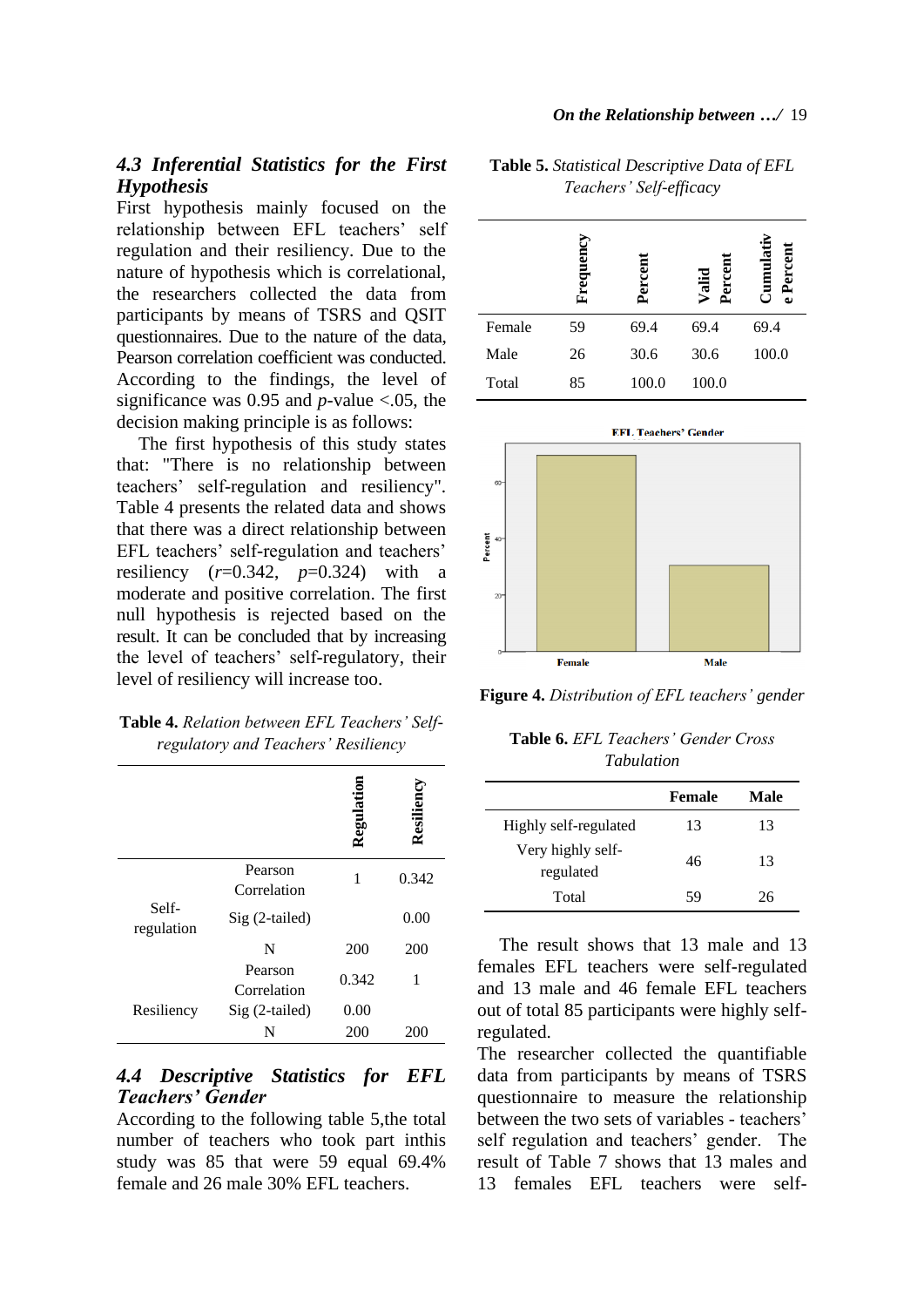20 / *IJRELT*

regulated and 13 males and 46 females EFL teachers out of total 87 participants were highly self-regulated.

**Table 7.** *Relationship between EFL Teachers' Self-regulatory and Teachers' Gender*

| Self-regulation | <b>Female</b> | Male |
|-----------------|---------------|------|
| High            | 13            | 13   |
| Very high       | 46            | 13   |

With regard to the findings which is mainly concentrated on difference between

EFL teachers' self-regulatory and teachers' gender, Chi-Square rests was applied to describe the significance of the difference between EFL teachers' self-regulatory and teachers' gender. Considering the 0.95 level of significance and *p*-value <.05, the decision making principle is as follows:

The second hypothesis of this study states that: "There is no relationship between teachers' self regulation and teachers' gender." Based on the given data, there is no relationship between EFL teachers' selfregulatory and teachers' gender so the null hypothesis of the research is accepted.

**Table 8.** *Chi-Square Tests (x2)*

|                              | Value | df | Asymp.Sig. | <b>Exact Sig.</b> | <b>Exact Sig.</b> |
|------------------------------|-------|----|------------|-------------------|-------------------|
| Pearson Chi-Square           | 2.688 |    | 0.101      |                   |                   |
| <b>Continuity Correction</b> | 1.688 |    | 0.178      |                   |                   |
| Likelihood Ratio             | 2.531 |    | 0.112      |                   |                   |
| Fisher's Exact Test          |       |    |            | 0.144             | 0.091             |
| Linear-by-Linear             | 2.656 |    | 0.103      |                   |                   |
| N                            | 85    |    |            |                   |                   |

**Table 9.** *EFL Teachers' Years of Experience in Teaching*

| Years<br>.드<br>nce<br>60<br>⋴                          | N  | <b>Mean</b> | Std.<br><b>Deviation</b> | Mode  | <b>Median</b> | <b>Std. Error</b><br>of mean | <b>Variance</b> | Min   | <b>Max</b> |
|--------------------------------------------------------|----|-------------|--------------------------|-------|---------------|------------------------------|-----------------|-------|------------|
| Φ<br>cii<br>leachers'<br>Experi<br>ea<br>–<br>$\sigma$ | 85 | 20.2895     | 4.50131                  | 20.00 | 20.000        | 0.51634                      | 20.262          | 10.00 | 2900       |



**Figure 5.** *Distribution of EFL teachers' years of experience in teaching*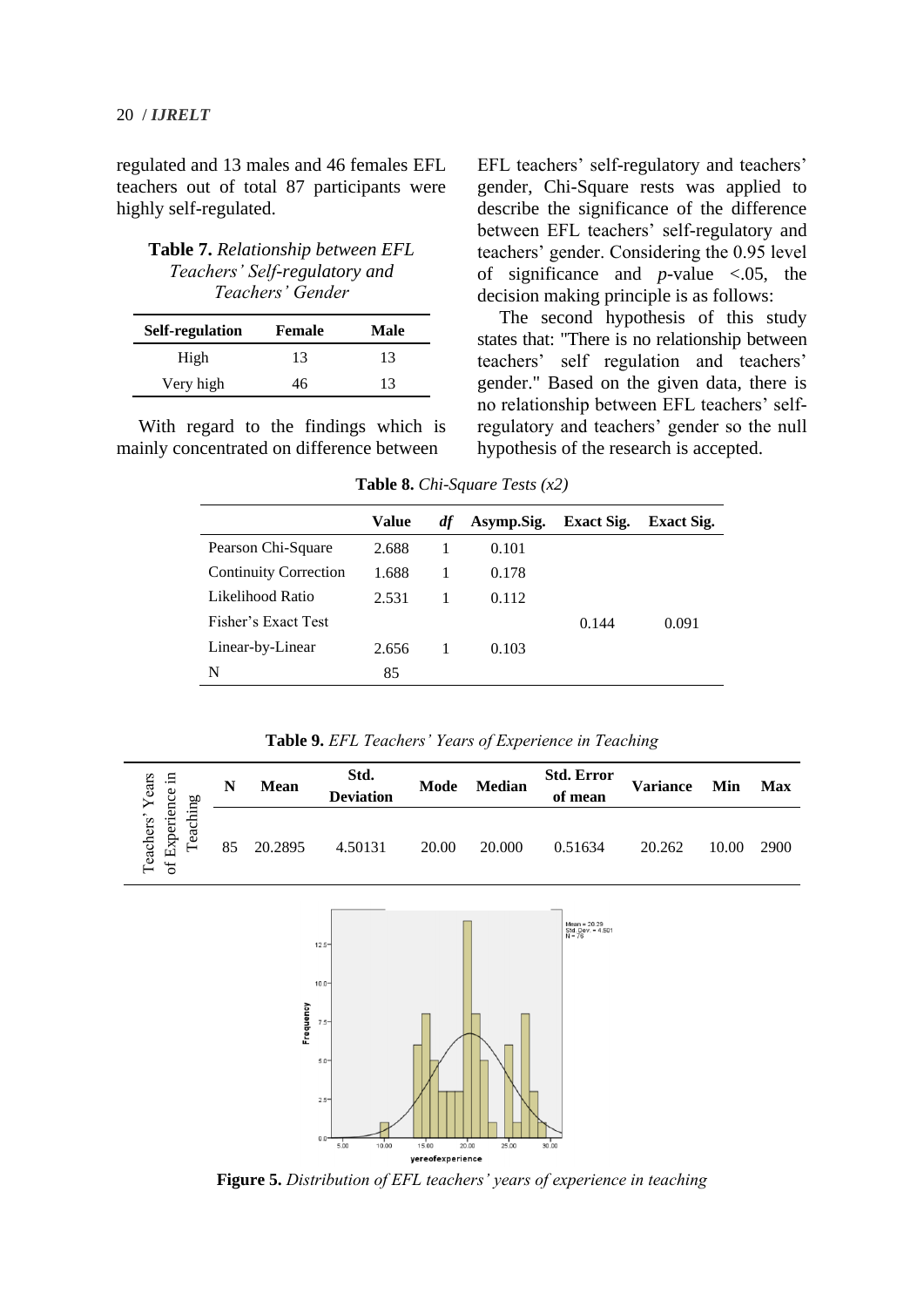|                        |                            | Self-regulation | <b>Years of</b><br><b>Experience</b> |
|------------------------|----------------------------|-----------------|--------------------------------------|
|                        | <b>Pearson Correlation</b> | 1               | 0.258                                |
| Self-regulation        | $Sig(2-tailed)$            |                 | 0.022                                |
|                        | N                          | 85              | 85                                   |
|                        | <b>Pearson Correlation</b> | 0.258           |                                      |
| Years of<br>experience | Sig (2-tailed)             | 0.022           |                                      |
|                        | N                          | 85              | 85                                   |

**Table 10.** *Relation between EFL Teachers' Self-regulatory and Years of Experience*

### *4.5 Descriptive Statistics for EFL Teachers' Years of Experience*

Based on the following table the total number of EFL teachers were 85 that with the mean of 20.2895, variance 20.262 with a standard deviation of 4.50131 from the mean. As Table 9 shows, minimum and maximum years of EFL teachers' teaching experience were between 10 and 20 respectively. The average of teachers' years of experience in teaching English was 20.2895. With mean of 20 and median of 20, 50% of teachers had 20 or less than 20 years of teaching experience. The mean of 20 shows that teachers who have been teaching for 20 years had the most frequency.

### *4.6 Inferential Statistics for the Third Hypothesis*

Data on the relationship between teachers' self regulation and years of teaching experience reports that 0.95 level of significance and  $p$ -value <.05, the decision making principle is as follows:

The hypothesis of this study states that: "There is no relationship between teachers' self regulation and years of teaching experience." According to the data report  $(r=0.258, p=0.22)$  that there is a positive and direct but weak correlation between teachers' self-regulation and years of teaching experience. Due to decision making principal, the third hypothesis of researcher was

rejected, and it can be inferred there is a relationship between teachers' self regulation and years of teaching experience and more the EFL teachers are experienced the more self-regulated they become.

### **5. Discussion &Conclusion**

The main purpose of this study was to explore the relationship between EFL teachers' self-regulatory trait and some characteristics of a successful teacher and effective teaching like self-resiliency. Furthermore; it aimed to find out the relationship between EFL teachers' selfregulation with some demographics like gender and years of teaching experience. The findings of the research precisely pinpointed that teachers' self-regulatory trait in association with qualified teachers' traits such as resiliency inspired successful teachers.Findings of the present research revealed that teaching qualifications like resiliency associated with self-regulatory trait make the teachers more powerful in setting instructional goals.

In a similar vein, MonshiToussi, Boori, & Ghanizadeh (2011) hold that from the perspective of EFL learners, successful EFL teachers equip themselves with the selfregulatory skills.Although content knowledge is an essence for EFL teachers, they also require self-regulatory strategies to plan in advance and take action towards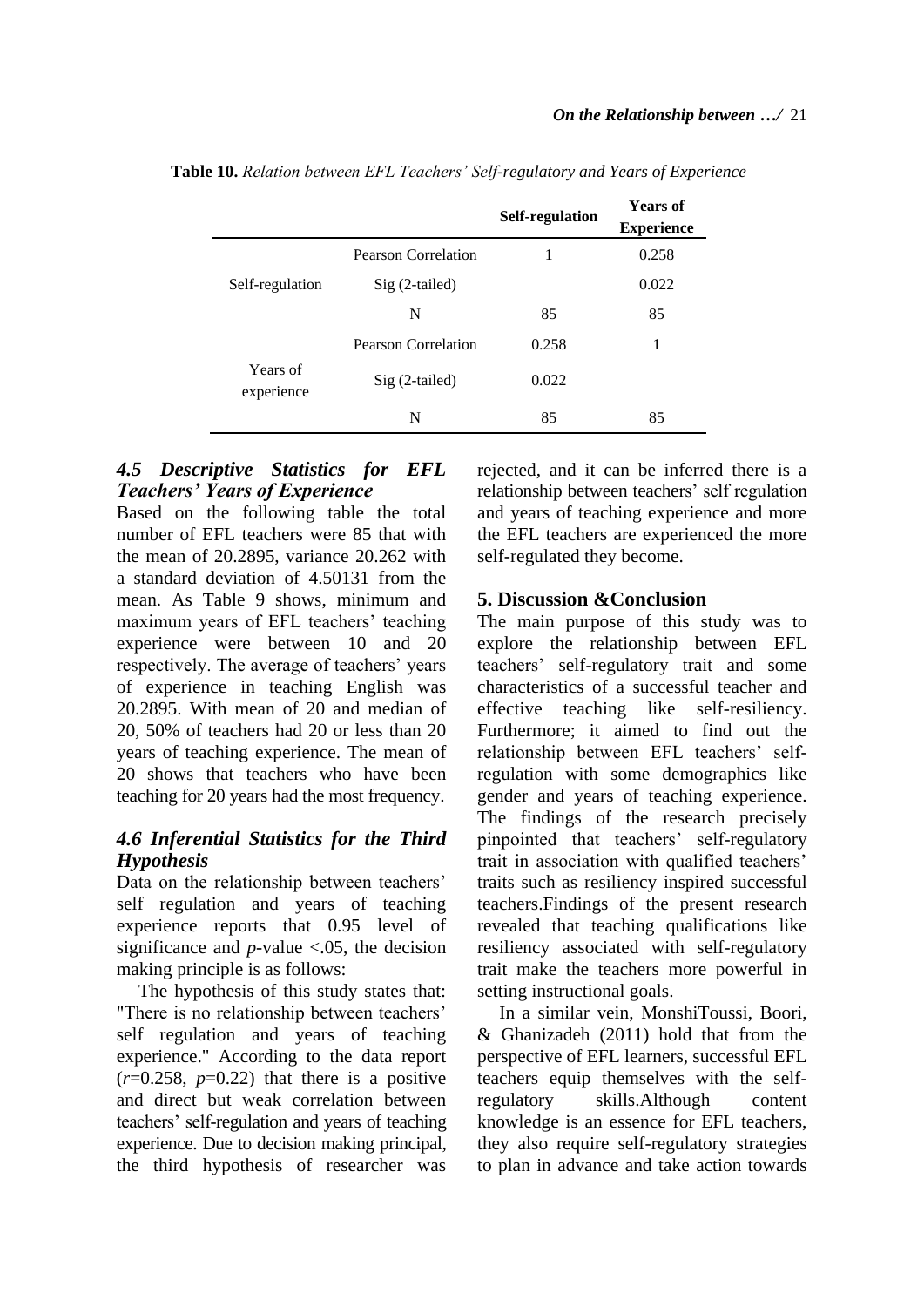their instructional goals (MonshiToussi, Boori, & Ghanizadeh, 2011).As a matter of learning and based on self-regulated learning theory, self-regulation develops across four levels: observational, imitative, self-controlled, and self-regulated and at self- regulatory level, one develops selfefficacy belief which enables them to selfregulate their learning.This trait can be regarded plausible to teachers as well.

A trait of successful and qualified EFL teachers which concerned the researcher in this study was the relationship between EFL teachers' self-regulatory and their level of resiliency. Resilience is nurtured, developed, and mobilized in times of stress. As the findings revealed, students who participated in this study considered their teachers resilient individuals who tactfully coped with difficult situations occurring during class time. They considered their teachers problem-solving models that determine and apply alternative techniques or teaching strategies for dealing with the problems. The students mostly felt a welcoming atmosphere where could freely express themselves, they also saw their teachers as being patient towards their students mistakes. Moreover, the students believed in time of need teachers were able to maintain good class atmosphere using their authority. This is in line with what Milner's finding in 2002. He stated that teachers try to build resiliency through making positive relationships with their students. These relationships help them to build sources of confidence, motivation, and self-efficacy (Milner, 2002) and make them feel confident, stay calm, and act quickly and positively facing a problem. Moreover, He added teacher's resiliency and self-efficacy are two interrelated traits in which the more the teachers believe in themselves and their ability to influence their students, the more they persist longer upon difficult situations in the class (Milner, 2002). Referring to the findings of the present study students believed that their teachers have the capacity to control their emotion and mange themselves properly in hard time. This is what Richardson (2002) described as an interaction with environment and making a right choice in order to quickly come to a state of stability.

Gender and years of experience were two factors which the research aimed to find their relationship with EFL teachers' self-regulatory trait. Empirical analysis on the mentioned factors revealed that gender had no influence on EFL teachers' selfregulatory and it was not the factor to make a difference between the male and female EFL teachers in the case of self-regulatory. The present research claimed that there was a relationship between EFL teachers selfregulatory and their years of teaching experience. Findings of the study revealed that there was a direct and positive relationship between them. In other words, EFL teachers' self-regulatory tended to increase with additional years of teaching experience. It means by increasing EFL teachers experience they become more selfregulated.In conclusion, the researcher came to this point that in process of teaching and learning English which is considered as a foreign language selfregulatory behavior had a vital role in teaching the more the EFL teachers equipped themselves with self-regulatory factors, the more they performed effectively in the class the more the quality of learning increased. Self-resiliency was the EFL trait that was measured through students' perception and was regarded to have positive relation with teachers' self-regulation.

The present study experienced the following limitations which might influence the outcome of the research. a) The teachers' qualification questionnaire was answered by the students and in presence of their teachers so it might have influenced by the presence of the teachers. b) The small size of the sample undermines the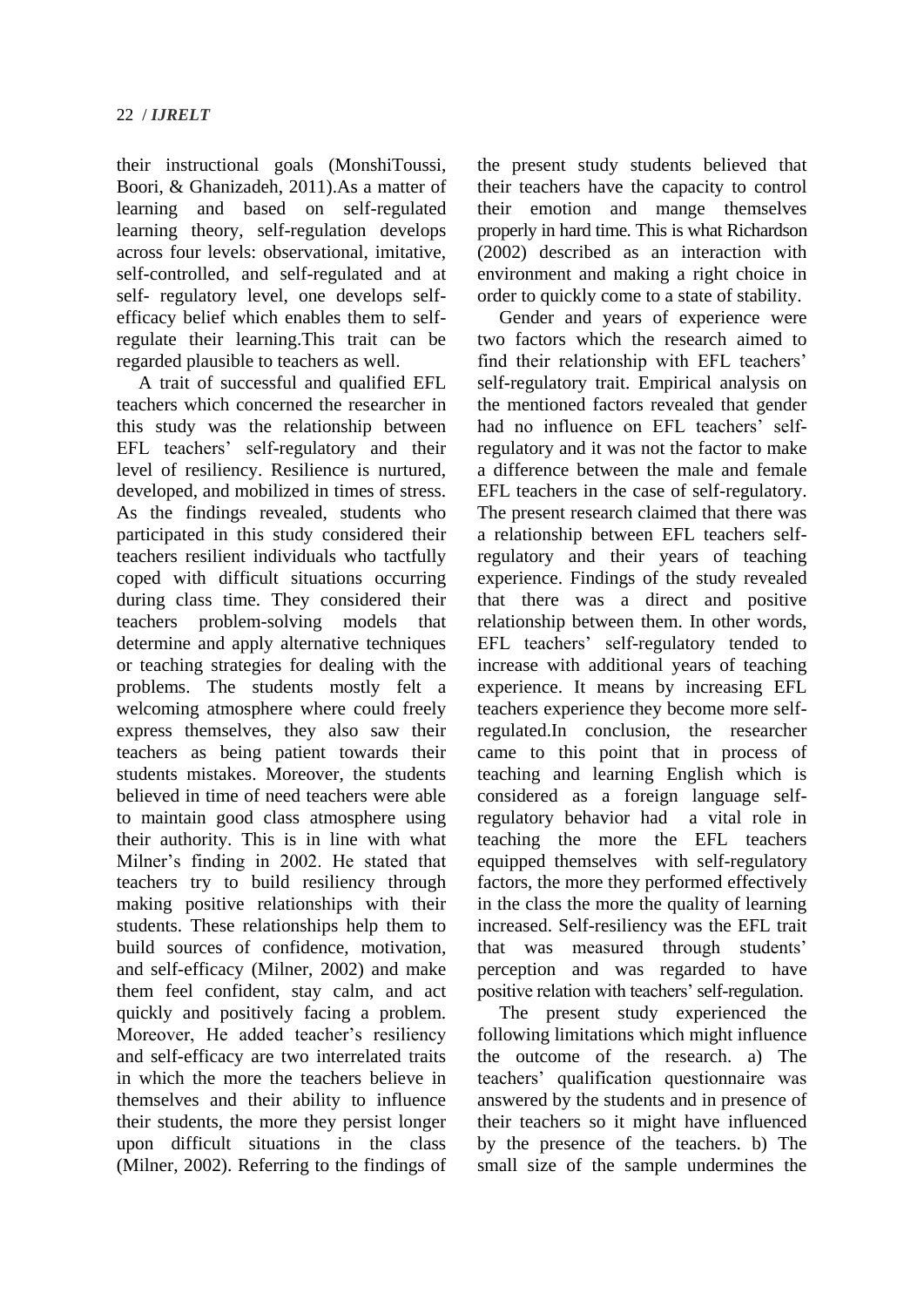generalizability of the findings. In addition, the sample was limited to high school EFL teachers and learners, which in turn implies that further studies with more participants from other grades may obtain more reliable results. c) In this study, data on EFL school teachers' qualification and effectiveness was obtained only by means of EFL teachers' qualification questionnaire, qualitative measures such as interview may provide a better picture of the phenomena under study. d) The result of the present study may be undermined by the participants' reluctance to answer questions carefully. This can influence the validity of results. In order to limit the scopes of the study the researcher set the delimitations in the following sequences. To get a more reliable result the study was administered to both male and female participants and encompassed both genders among EFL school teachers and students as participants of the research. Another delimitation applied was translating both EFL teachers' self-regulation and qualification questionnaires in order to make sure participants take the test with greater attention.

From the evidence of the study and considering the limitations of current research some suggestions are introduced for further study. Firstly, the researcher collected data on few characteristics of a qualified EFL teacher; therefore, it is highly recommended to investigate other traits which may have probable correlation with teachers' self-regulatory skill. Secondly, it would be instructive to conduct a broader study by administering a pre-test and a post-test in order to make the relationship between teachers' self-regulatory and their effectiveness on students' progress more tangible. Thirdly, EFL teachers' educational major was not considered as a variable. The only requirement for the teachers as participants in this study was teaching English. Their educational status and university degrees didn't concern this

study. It is strongly suggested other individual characteristics and external factors like major and age that may affect the teachers' performance to be included in future research.

### **References**

- BabaiShishavan, H., & Sadeghi, K. (2009). Characteristics of an effective English language teacher as perceived by Iranian teachers and learners of English. *World Journal of Education, 2*(4), 130-142.
- Bandura, A. (1977). Self-efficacy: Toward a unifying theory of behavioural change. *Psychological Review, 84* (2), 191-215.
- Bandura, A. (1986). *Social foundations of thought and action: A social cognitive theory*. Englewood Cliffs, NJ: Prentice Hall.
- Bandura, A. (1993). Perceived self-efficacy in cognitive development and functioning. *Educational Psychologist, 28* (2), 117-148.
- Bandura, A. (1997). *Self-efficacy: The exercise of control*. New York, NY: Freeman.
- Bandura, A. (2000). Exercise of human agency through collective efficacy. *Current Directions in Psychological Science, 9*(3), 75-78.
- Benard, B. (1991). *Fostering resilience in kids: Protective factors in family, school and community*. Retrieved March 1, 2016 from http://files.eric.ed.gov/fulltext/ED335781.pdf
- Dembo, M.H. (2001). Learning to teach is not enough–future teachers also need to learn how to learn. *Teacher Education Quarterly, 28*, 23–35.
- Ghanizadeh, A., & Moafian, F. (2011). The relationship between Iranian EFL teachers' sense of self-efficacy and their pedagogical success in Language Institutes. *Asian EFL Journal, 13* (2), 249-272.
- Ghonsooli, B., & Ghanizadeh, A. (2011) Selfefficacy and self-regulation and their relationship among Iranian EFL teachers. *Language Learning Journal, 38*(2), 185-215
- Gibson, S., & Dembo, M. (1984). Teacher efficacy: a construct validation. *Journal of Educational Psychology, 76*(4), 569-582.
- Hawkins, J., Catalano, R., & Miller, J. (1992). Risk and protective factors for alcohol and other drug problems. *Psychological Bulletin, 112*(1), 64-105.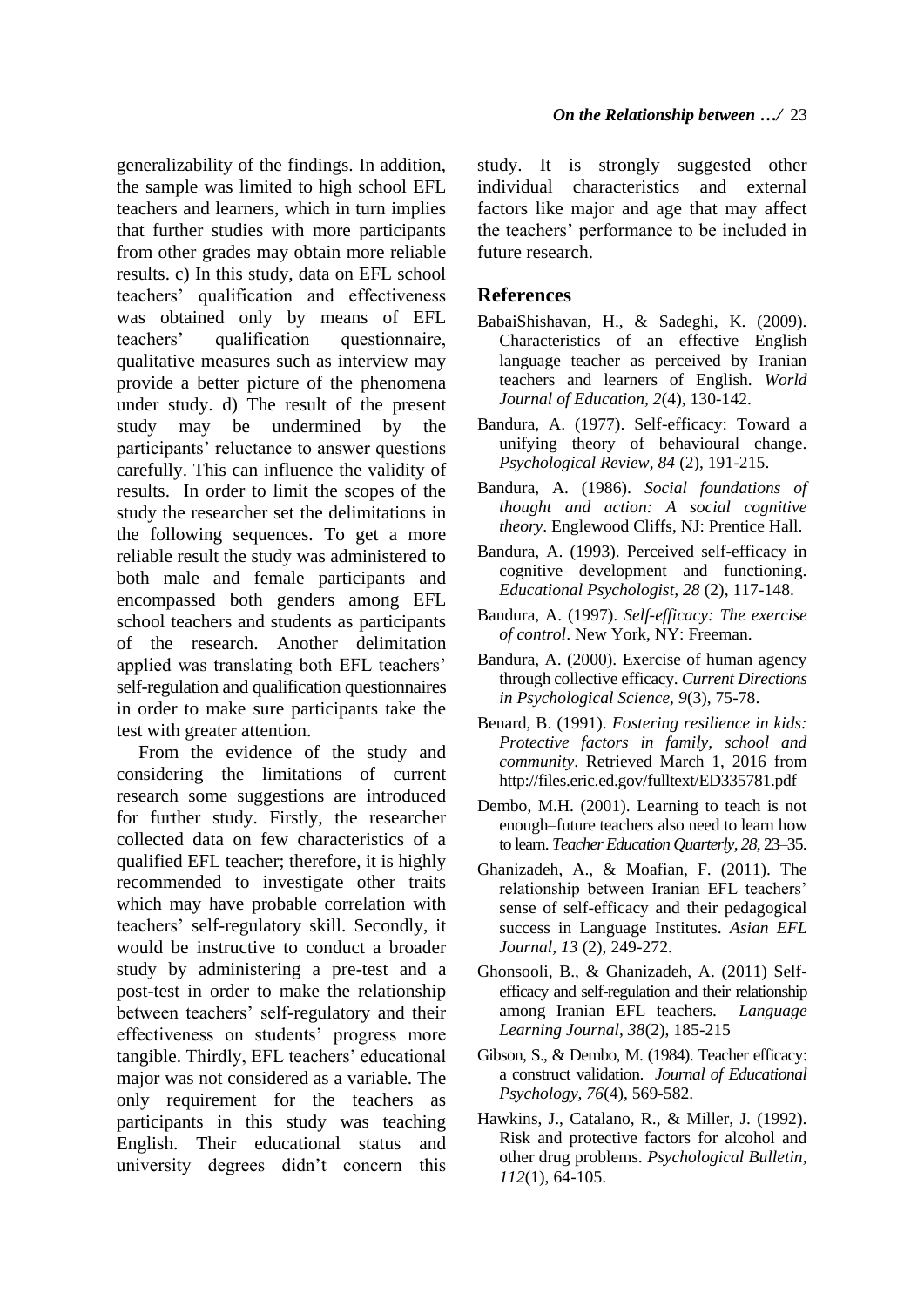- Howard, S., & Johnson, B. (2004). Resilient teachers: resisting stress and burnout. *Social Psychology of Education. 7*(4),399-420.
- Howse, R.B., Lange, G., Farran, D.C., & Boyles, C.D. (2003).Motivation and self-regulation as predictors of achievement in economically disadvantaged youngchildren. *Journal of Experimental Education, 71*(2), 151–174.
- Jeremey, R. (1995). Learning in interactive environments: Prior knowledge and new experience. In J.F. Falk & L.D. Dierking (Eds.), *Public institutions for personal learning: Establishing a research agenda* (pp.37-51). Washington, D.C, IN: AmerAssn of Museums.
- Kanfer, F.H. (1970). Self-regulation, issues and speculation. In C. Neuringer & J.L. Michael (Eds.), *Behavior modification in clinical psychology* (pp. 178-220). New York: Appleton-Century- Crofts.
- Kyriacou, C. (2001). Teacher stress: Directions for future research. *Educational Review, 53*(1), 27-35.
- Maddi, S.R., & Khoshaba, D.M. (2005). *Resilience at work*. New York, American Management Association.
- Masten, A.S., Best, K., & Garmezy, N. (1990) Resilience and development contributions from the study of children who overcome adversity. *Development and Psychopathology. 2*, 425-444.
- Milner, H.R. (2002). A case study of an experienced English teacher's self-efficacy and persistence through 'Crisis' situations: Theoretical and practical considerations. *High School Journal, 86*(1), 28 36.
- MonshiToussi, M. T., Boori, A., & Ghanizadeh, A. (2011).The role of EFL teachers' selfregulation in effective teaching. *World Journal of Education, 2*(11), 2363-2371.
- Morris, B.A. (2002). Measuring resilient characteristics of teachers. *Unpublished doctoral dissertation*, University of Georgia.
- Pettis, J. (1997). Developing our professional competence; some reflections. *TESL Canada Journal, 16*(2), 67-71.
- Randi, J. (2004). Teachers as self-regulated learners. *Teachers College Record, 106*(9), 1825-1853.
- Richardson, G.E. (2002). The meta-theory of resilience and resiliency. *Journal of Clinical Psychology, 58*(3), 307–321.
- Richardson, G., Nieiger, B. Jenson, S., & Kumpfer, K. (1990). The resiliency model. *Health Education, 21*(6), 33-39.
- Sahan, H.S. (2009). Teachers' changing roles and their self-evaluation regarding roles expected of them by the renewed curricula. *Procedia-Social and Behavioral Sciences, 1*(1), 2738-2747.
- Schon, D.A. (1987). Educating the reflective practitioner. *American Educational Research Journal, 22*, 514-624.
- Schunk, D.H., & Zimmerman, B. J. (2007). Influencing children's self-efficacy and selfregulation of reading and writing through modeling. B.J. Zimmerman & D.H. Schunk, (Eds.), *Educational psychology: One-hundred years of contributions* (pp.1-47). Mahwah, IN: Lawrence Earlbaum.
- Silliman, B. (1998). The resiliency paradigm: A critical tool for practitioners. *Human Development and Family Life Bulletin, 4*(1), 4-5.
- Stoeber, J. & Rennert, D. (2008). Perfectionism in school teachers: relations with stress appraisals, coping styles, and burnout. *[Anxiety](http://www.ncbi.nlm.nih.gov/pubmed/18027123) Stress [Coping,](http://www.ncbi.nlm.nih.gov/pubmed/18027123) 21*(1), 37-53
- Suwandee, A. (1997). *Students' Perceptions of University Instructors' Effective Teaching characteristics*. Chicago, Mahidol University.
- Vanderpol, M. (2002). Resilience: A missing link in our understanding of survival. *Harvard Review of Psychiatry, 10*(5), 302-306.
- Werner, E., & Smith, R. (1982). *Vulnerable but invincible: A longitudinal study of resilient children and youth*. New York, McGraw-Hill.
- Wolin, S.J., & Wolin, S. (1993). *Bound and determined: Growing up resilient in a troubled family*. New York, Villard.
- Yesim, C.A., Sungur, S., & Uzuntiryaki, E. (2009). Teacher self-regulation: examining a multidimensional construct. *Educational Psychology, 29*(3), 345–356.
- Zimmerman, B.J., (1990). Self-regulated learning and academic achievement: An overview. *Educational Psychologist 25*(1), 3-17.
- Zimmerman, B.J. (2008). *Motivation and selfregulated learning: Theory, research, and application*. Mahwan, Lawrence Erlbaum.